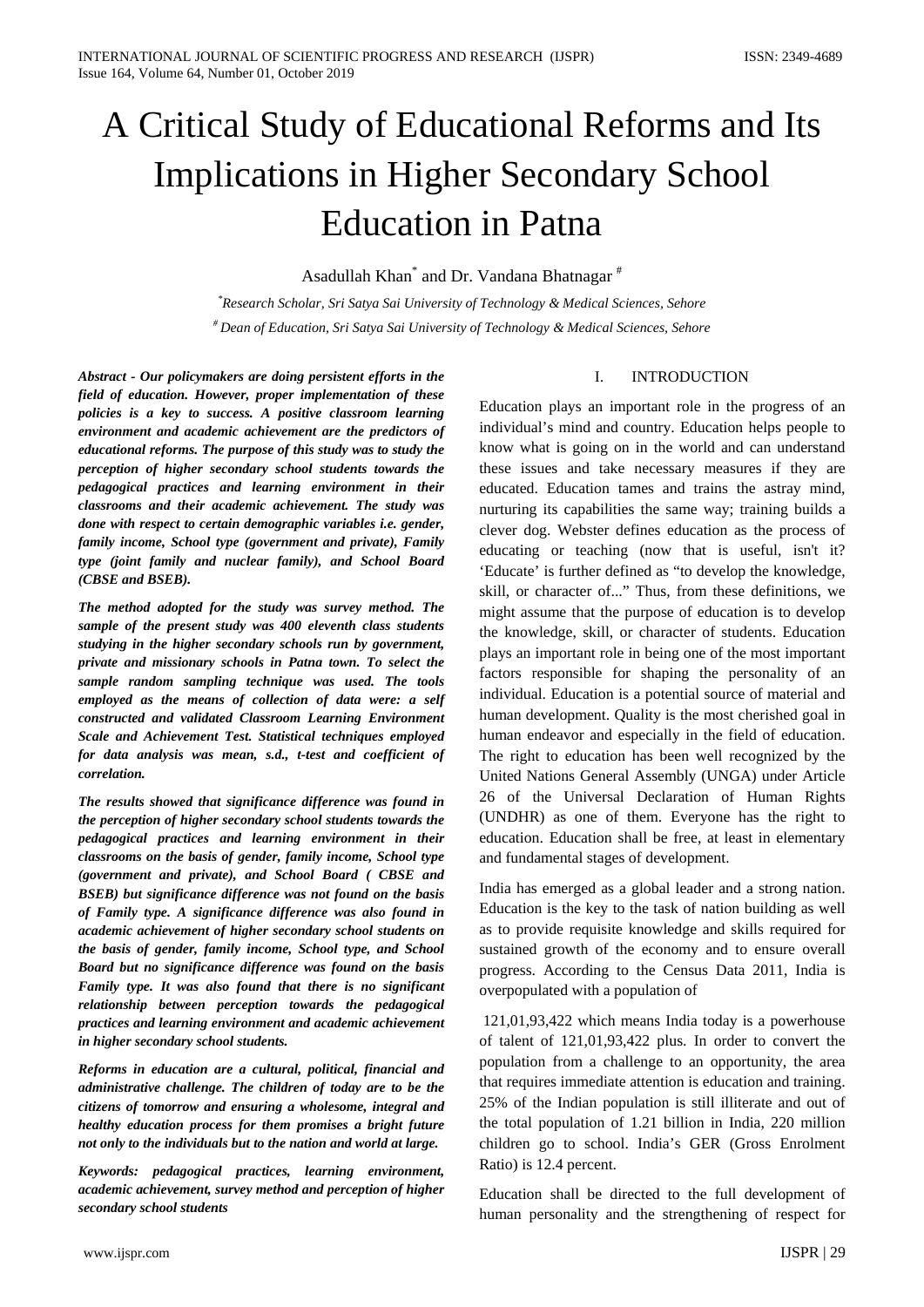human rights and fundamental freedoms. Parents have a right to choose the kind of education that shall be given to their children. Education has now become a global concern. The world conference on 'Education For All' held in March 1990 in Jomtien, Thailand adopted a declaration calling upon all member states and international agencies to take effective steps for achieving Elementary Education for All by 2000. India was one of the participants in the declaration. The ultimate goal affirmed by the world declaration on 'Education For All' it to meet the basic needs of all children, youth, and adults. The government of India has launched an integrated educational programme. 'The Sarva Shiksha Abhiyan' (SSA), which is a flagship programme for universalizing elementary education and a National mission constituted with the Prime Minister as its Chairman. The programme initially aims to provide eight years of quality elementary education for all children up to the age of 14 years in a mission mode with a thrust on community ownership, disadvantaged groups and quality education for girls. In order to meet the increased demand for quality education, the private institutions came up to support and work for it. The growing population pressure and universalization of primary education also have contributed to the growth of private educational institutions.

#### II. STATEMENT OF THE PROBLEM

A critical study on educational reforms and its implications in higher secondary school education in Patna.

#### III. OPERATIONAL DEFINITIONS

Critical Study: It means an evaluative study of the implications of educational reforms among the higher secondary school in Patna. Evaluation was done on the basis of the perception of higher secondary school students towards the pedagogical practices and learning environment in their classrooms and their academic achievement.

Educational Reforms: Education reform is a transformation plan and movement, which has brought about a systematic change in educational theory and practice in the level of higher secondary school education in Patna.

Implication: It means the effect of educational reforms on the higher Secondary School students in Patna in terms of the pedagogical practices and learning environment in their classrooms and the academic achievement of the higher Secondary School students.

Higher Secondary School Education: Higher Secondary School Education implies education imparted in Class XI and XII.

# IV. RESEARCH OBJECTIVES

To study the perception of higher secondary school students towards the pedagogical practices and learning environment in their classrooms.

To find the level of academic achievement of secondary school students. Objectives regarding perception towards the pedagogical practices and learning environment in their classroom:

To find the significant difference between male and female higher secondary school students in their perception towards the pedagogical practices and learning environment in their classrooms.

To find the significant difference among higher secondary school students in their perception towards the pedagogical practices and learning environment in their classrooms on the basis of family income.

To find the significant difference between government and private higher secondary school students in their perception towards the pedagogical practices and learning environment in their classrooms.

To find the significant difference between joint family and nuclear family higher secondary school students in their perception towards the pedagogical practices and learning environment in their classrooms.

To find the significant difference among higher secondary school students of cbse and bseb in their perception towards the pedagogical practices and learning environment in their classrooms .Objectives regarding academic achievement:

To find the significant difference between male and female higher secondary school students in their academic achievement.

To find the significant difference among higher secondary school students in their academic achievement. On the basis of their family income.

To find the significant difference between government and private higher secondary school students in their academic achievement.

To find the significant difference between joint family and nuclear family higher secondary school students in their academic achievement.

To find the significant difference among higher secondary school students of ICSE, CBSE and BSEB in their academic achievement.

Relationship between perception towards the pedagogical practices and learning environment and academic achievement: To find the significant relationship between perception towards the pedagogical practices and learning environment and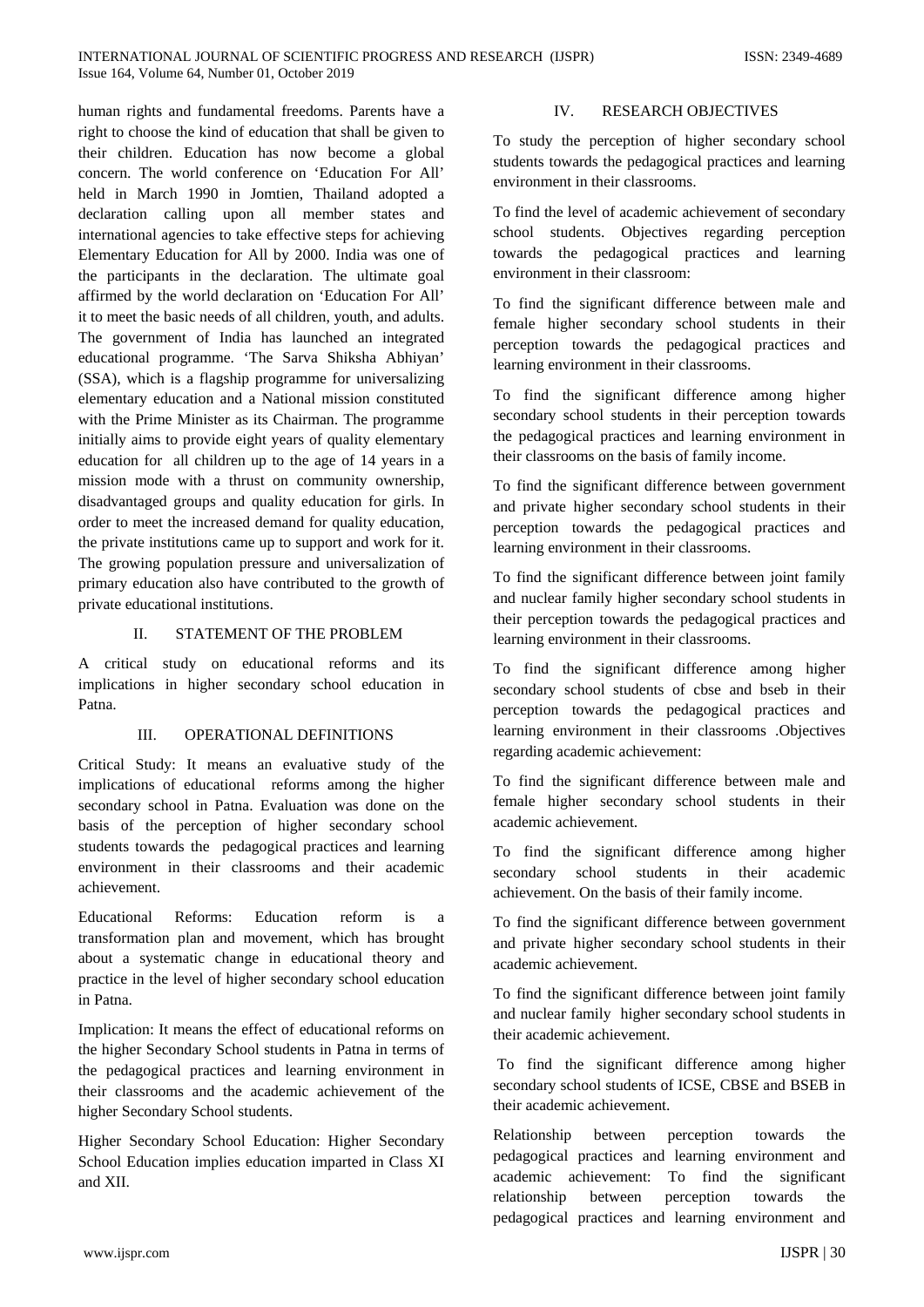academic achievement in higher secondary school students.

To find the significant relationship between perception towards the pedagogical practices and learning environment in their classrooms and academic achievement in male higher secondary school students.

To find the significant relationship between perception towards the pedagogical practices and learning environment in their classrooms and academic achievement in female higher secondary school students.

To find the significant relationship between perception towards the pedagogical practices and learning environment in their classrooms and academic achievement in government higher secondary school students.

To find the significant relationship between perception towards the pedagogical practices and learning environment in their classrooms and academic achievement in private higher secondary school students.

To find the significant relationship between perception towards the pedagogical practices and learning environment in their classrooms and academic achievement in nuclear family higher secondary school students.

To find the significant relationship perception towards the pedagogical practices and learning environment in their classrooms and academic achievement in joint family higher secondary school students.

## V. NULL HYPOTHESIS

In view of the above objectives, following null hypotheses were formulated:

- I. There is no significant difference between male and female higher secondary school students in their perception towards the pedagogical practices and learning environment in their classroom .
- II. There is no significant difference among higher secondary school students in their perception towards the pedagogical practices and learning environment in their classroom on the basis of family income.
- III. There is no significant difference between government and private higher secondary school students in their awareness about educational reforms.
- IV. There is no significant difference between joint family and nuclear family higher secondary school

students in their awareness about educational reforms.

- V. There is no significant difference among higher secondary school students of ICSE, CBSE and BSEB schools in their awareness about educational reforms.
- VI. There is no significant difference between male and female higher secondary school students in their academic achievement.
- VII. There is no significant difference among higher secondary school students in their academic achievement on the basis of family income.
- VIII. There is no significant difference between government and private higher secondary school students in their academic achievement.
- IX. There is no significant difference between joint family and nuclear family higher secondary school students in their academic achievement.
- X. There is no significant difference among higher secondary school students of ICSE, CBSE AND BSEB in their academic achievement.
- XI. There is no significant relationship between perception towards the pedagogical practices and learning environment in their classroom and academic achievement in higher secondary school students.
- XII. There is no significant relationship between perception towards the pedagogical practices and learning environment in their classroom and academic achievement in male higher secondary school students.
- XIII. There is no significant relationship between perception towards the pedagogical practices and learning environment in their classroom and academic achievement in female higher secondary school students.
- XIV. There is no significant relationship between perception towards the pedagogical practices and learning environment in their classroom and academic achievement in government higher secondary school students.
- XV. There is no significant relationship between perception towards the pedagogical practices and learning environment in their classroom and academic achievement in private higher secondary school students.
- XVI. There is no significant relationship between perception towards the pedagogical practices and learning environment in their classroom and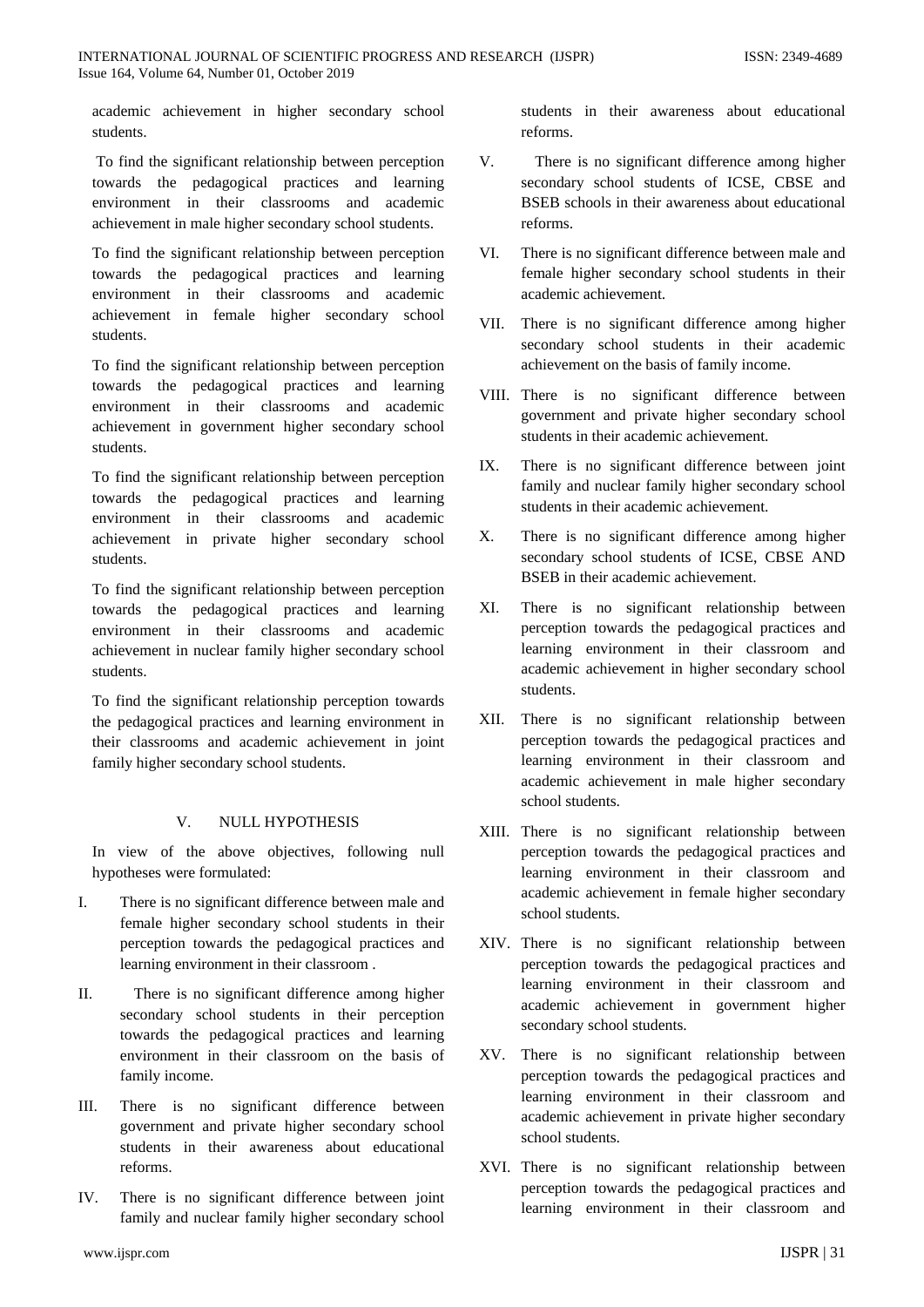academic achievement in nuclear family higher secondary school students.

XVII. There is no significant relationship between perception towards the pedagogical practices and learning environment in their classroom and academic achievement in joint family higher secondary school students.

#### VI. LIMITATIONS OF THE STUDY

The scope of this study is limited in the following ways:

- 1. The study is confined to the higher secondary school students of Patna .
- 2. The sample is limited to only 400 secondary school students of Patna .

3. In this study only class xi students were taken as the sample.

4. Education reforms were evaluated in terms of pedagogical practices and learning environment in their classrooms and the academic achievement of the higher secondary school students.

#### VII. PREVIOUS WORK

According to Best and Kahn (1995), "It provides evidence that the researcher is familiar with what is already known and what is still unknown and invested. Since effective research is based upon past knowledge, this step helps to eliminate the duplication of what has been done and provides useful hypotheses and helpful suggestions for significant investigation."

In the words of Lokesh Koul (1990) "A careful review of research journals, books, dissertations thesis and other sources of information on the problem to be investigated is one of the important steps in the planning of any research study".

In the present study, the investigator has classified the related studies into two groups i.e.:

I. Indian Studies

## II. FOREIGN STUDIES

## INDIAN STUDIES

Rajput and Walia (2001) conducted a study on Reforms in Teacher Education. Clarke (2003) conducted a study on Culture and Classroom Reform: the case of the District Primary Education Project, India. This study explored the impact of the reform process on teacher thinking and classroom practice in the multi-donor supported District Primary Education Project in Karnataka, India. Using both qualitative and quantitative methodologies, a variety of aspects dealing with teaching and learning are examined in order to understand the extent to which changes are taking place in the classroom. The study analysed the

impact of four cultural constructs, which frame teaching and learning in India: holism as a shared worldview that encourages openness to regulation; the hierarchical structure as a regulative social framework; knowledge as discovered and attested collectively; and the 'sense of duty' that defines the role of the teacher (and student). The conclusion of the study was that while there are observable changes in the classroom in the use of instructional aids and activities during instruction, the essential characteristics of traditional practice, namely rote and repetition has not changed. Both teachers' openness and resistance to reform are portrayed as embedded in the cultural construction of teaching and learning.

Kapur and Mehta (2004) conducted a study on Indian Higher Education Reform: From Half-Baked Socialism to Half-Baked Capitalism .The paper questioned the extent to which the political economy of Indian higher education can be explained by the hypothesis of "middle class capture" and suggests that education policy, far from serving the interests of the middle class, is actually driven by a combination of ideology and vested interests. Researchers also examined the role of the judiciary in shaping the regulatory landscape of Indian higher education and argue that it an important actor shaping the regulatory landscape of higher education, but in a manner that has done as much to confuse as clarify. Instead of being part of a comprehensive program of education reform, private initiatives remain hostage to the discretionary actions of the state. As a result, the education system remains suspended between over-regulation by the state on the one hand, and a discretionary privatization that is unable to mobilize private capital in productive ways. The result was a sub-optimal structuring of higher education. The most potent consequence of this is a secession of the middle class—ironically the very class whose interests these institutions were supposed to serve—from a stake in public institutions.

Jha (2005)conducted a study on reform periods. Through this study the position of education was analysed during the reforms period. Budgetary reforms were incorporated to expand the education at all the levels. It also specifies the changes that has occurred over the decades to improve the position of the education sector.

Varghese (2005) conducted a study on "Reforming Education Financing. In this paper on reforming the financing of education. It was pointed out that Indian Government finds it difficult to cope with the ever increasing financial requirements of an expanding system. For this, the study suggested two major propositions ;a) improving efficiency in the functioning of the public institutions on the one hand and ;

b) mobilising resources from non- governmental sources on the other. It is held that the country needs to invest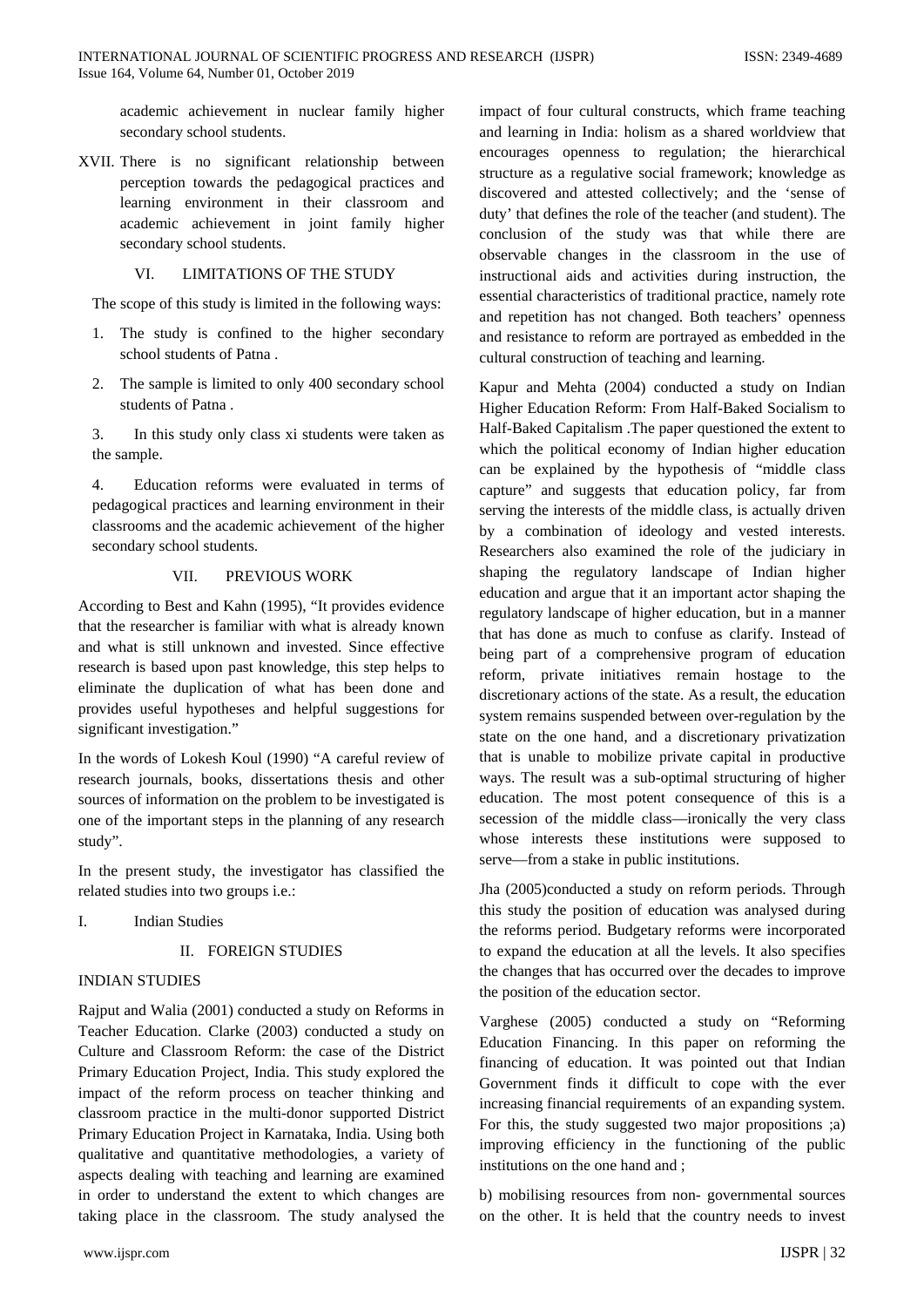more resources both at primary and higher domains. Ultimately, these reforms lead to the shifting of the burden of cost from the public to private domains

Gupta (2006) conducted a research on education reform and modernization. This study tries to depict the education system in a modernised manner, as it is felt that there is an urgent need to have a properly designed education system that will help in achieving the higher standards to cope with the increasing competition. It has also been stated that the education is turned out to be a routine affair without any modification and improvement, so it is the right time to hit the metal and gain maximum advantage. But it requires co-operation from the universities and colleges to make it a success.

Berlia (2008) conducted a review on Educational Reforms in India .The findings suggest that India has paid considerable attention on education at all levels since independence. Improvement in literacy rates and enrolments at different levels of education reveals that these efforts have been rewarded to some extent. The infrastructure for the development of education has been expanded greatly. However, the issues and problems of access, equity, quality, relevance and inclusiveness in education, especially higher and professional education that confronted the education system of the country right from the beginning continue to haunt it even today. While increasing access is clearly important, but access has to be with equity and inclusiveness. It is equally important that the issue of significantly improving the quality of what is taught and learnt in our schools and colleges should receive far more attention.

Sriprakash (2009) conducted research on being a Teacher in Contexts of Change: Education Reform and the Repositioning of Teachers' Work in India. This article examines the ways in which child-centred education programmes in rural South Indian government primary schools have sought to reposition teachers' work. Drawing on teachers' accounts of their professional and social contexts, the article offers insights into the complex negotiation of working with educational reform in India. I explore how 'being a teacher' in current development contexts is constituted by multiple social, institutional and reform-programme expectations. Mapping the at times conflicting aspects of teachers' work, the article sheds some light on the social contexts in which policy and reform imperatives are reshaped in schools, often in unintended or unexpected ways.

Kakkar and Dash (2011) conducted a research on a demand of value based higher education system in india as a comparative study. Higher education system is essential for national, social and economic development of the country. There is a need of value based higher education system which empowers youth for self sustainability by inculcating employment skills and hence reducing poverty. India's higher education system is the third largest in the world. This paper includes the comparative study of components of value based higher education system of six countries -UK, China, USA, Australia, Brazil and South Africa with India. The paper proposes educational reforms and explains the critical aspects of managing, and delivering superior value of the higher education system in India. This study gives a complete view of the need of value in higher education system in India.

Sunder (2011) conducted a study on Higher Education Reforms in India. The results showed that there was little theoretical or empirical evidence that supports the prospects of success of a for-profit model in building quality higher education.

Some recent proposals hold promise of radical reform and renovation, including regulatory restructuring. It remains unclear whether the government has the wisdom, determination, financing, and power to push reforms past the resistance from entrenched faculty and from the political and business classes.

Kapur and Perry (2011) conducted a study on 'higher education reform in china and India: the role of the state. Recent higher education reforms in China and India, backed by impressive increases in state spending (especially in the former) and expanded college enrollments, indicated that governments in both countries recognize the importance of tertiary education for promoting national development. In both cases, moreover, state development goals explicitly embrace a concern for social equity as well as economic growth. Despite such striking similarities in intent, the Chinese and Indian patterns of higher education reform have diverged markedly. "Communist" China, ironically enough, has shown a far greater willingness to sacrifice egalitarian ideals in the pursuit of globally competitive universities than has its democratic neighbor. Political factors account for much of the difference, but in ways that challenge conventional assumptions about the influence of regime type on educational policy.

Pathak (2011) conducted a study on the needs of Technical Education Reforms and Skill Development with Special Reference to India. The purpose of this research was to assess the immense scientific, technological and socio-economic development has led to a paradigm shift in the basic objectives of imparting education. In the emerging era of knowledge-driven society, declining workforce and aging population in developed countries, India with its large young population has the opportunity to position itself as a quality source of skilled manpower for the world. The immense scientific, technological and socio-economic development has led to a paradigm shift in the basic objectives of imparting education. While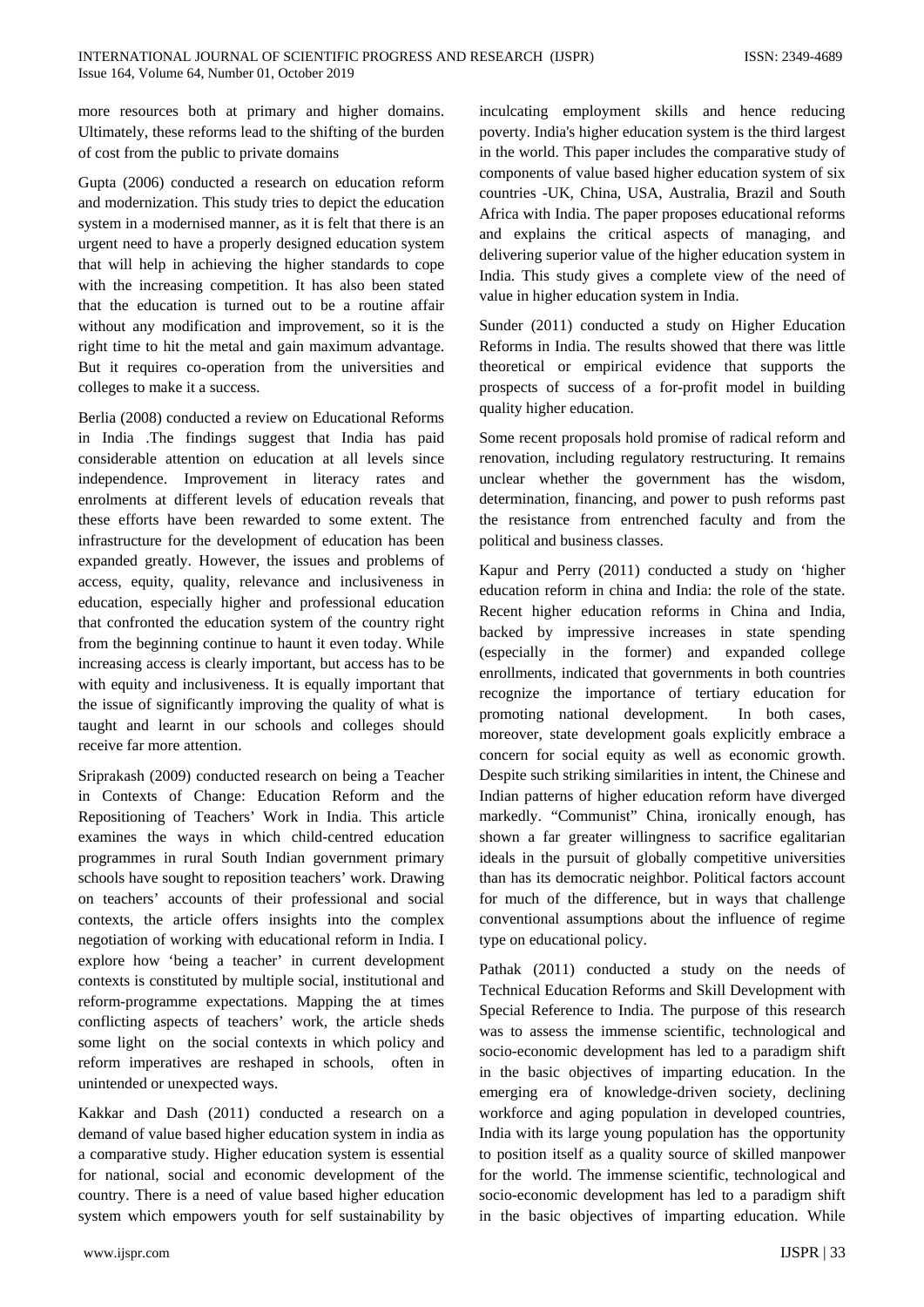factors such as increasing competition, economic slowdown, poverty, illiteracy, population imbalances and political instability are adding pressures on the policy makers as well as common citizens, the importance of education and especially 'relevant education' is gaining significance as a viable solution to combat these issues in our society. The system is also failed to fulfill market needs, resulting in a curriculum that is of low relevance to employment needs. Commercialization and privatization of education has proceeded, corporatization has been banned, stifling investments in formal university education. Major education reforms are long overdue. Only then can India become a pioneer educational hub, as it once was.

Walia and Manju (2011) conducted a study on reforms and initiatives in higher education system. The purpose of this study was to review National Knowledge Commission (2006) recommendations. Higher education is the most powerful tool to build a knowledge-based society. National Knowledge Commission (2006) recommended that there is a need to focus on quantity and quality of higher education. New reforms in the education system help to maintain creativity, adaptability and quality of education. There is a felt need for reforms in education due to sociological, political, economic and technological changes. In this context higher education in India is undergoing a big transformation in terms of structural, institutional, transactional and evaluation reforms. The digitalisation of higher education has also been initiated by the government of India in a big way. For the last two decades, the higher education system has positively leapt in various directions to meet the global challenges and ever-increasing demands of the society. This paper highlights reforms and new initiatives taken by the Ministry of Human Resource and Development (MHRD) for the higher education system of India.

Mehrotra (2013) conducted a study on Reforming elementary education in India: A menu of options. This paper reports on findings from a large sample survey in the states of India that account for two thirds of the children out of school. It then examines the feasibility of the central government's goals to ensure all children complete 5 years of school by 2007, and 8 years by 2010. These goals—more ambitious than the global EFA goals—are unlikely to be achieved without significant reforms by the central and state governments. It examines key reform options: in the public spending pattern; improving teacher accountability and work environment; incentives to improve demand for schooling; and the private sector. It argues that central to universalising elementary education will be improving the level, equity and efficiency of public spending. However, even with these reforms, improving teacher accountability will still remain key to the achievement of the goals.

Sikdar and Balwaria (2013) conducted a study on "Role of Teachers Amidst Educational Reform – Passive Bystanders or Active Participants? The Study concluded that, Teachers will have to address these emerging challenges if they must become active participants in the education reformation process. Keeping abreast of the latest in one's profession involves an acceptance of 'continuum of learning' and, today technology is both the raison d'être and the panacea for this. Consequently, Teacher training programs must incorporate components, which familiarize teachers-to-be with skills related to the meaningful usage of ICT in support of student-centric methodologies.

Kumar (2014) conducted a study on recent reforms in education in India to check achievements and unfinished tasks. This paper was an attempt to evaluate India's efforts at reforming educational sector, analyses the growth of education in India during last two decades and suggests ways to ensure that education remains both affordable and accessible to all.

Sharma (2014) conducted a study on pre-service teacher education reforms in India and Pakistan: challenges and possibilities .The present paper took a close look into the paradigm shift in teacher education programs in India and Pakistan and how much the shift is influenced by constitutional frameworks of each country. Paper looks into the pertinent issues in pre-service teacher education such as pedagogical beliefs, theory practice gaps, curriculum and assessment within the educational framework of both the countries. The paper identifies crucial areas that demands attention of academia of both the countries to develop research partnerships and strengthen cooperation to improvise status of "Education" as a whole in South

#### –Asian region

Aiyar (2015) conducted a study on Education reform and frontline administrators: A case study from Bihar – I. The frontline administration in India is infamous for corruption and patronage, indifference towards citizens, low effort and high absenteeism. This case study reports findings from a year-long qualitative study on frontline education administrators in Bihar. It captured perspectives of frontline administrators on their role in the education hierarchy and how organisational design and culture shape everyday behaviour.

Dongre, and Davis (2015) conducted a study Education Reforms, Bureaucracy and the Puzzles of Implementation: A case study from Bihar This research was an attempt to fill the gap in the literature by analyzing an attempt by the Government of Bihar (GoB) to adopt an alternative pedagogy tool in government schools to improve the quality of learning as part of a larger reform effort called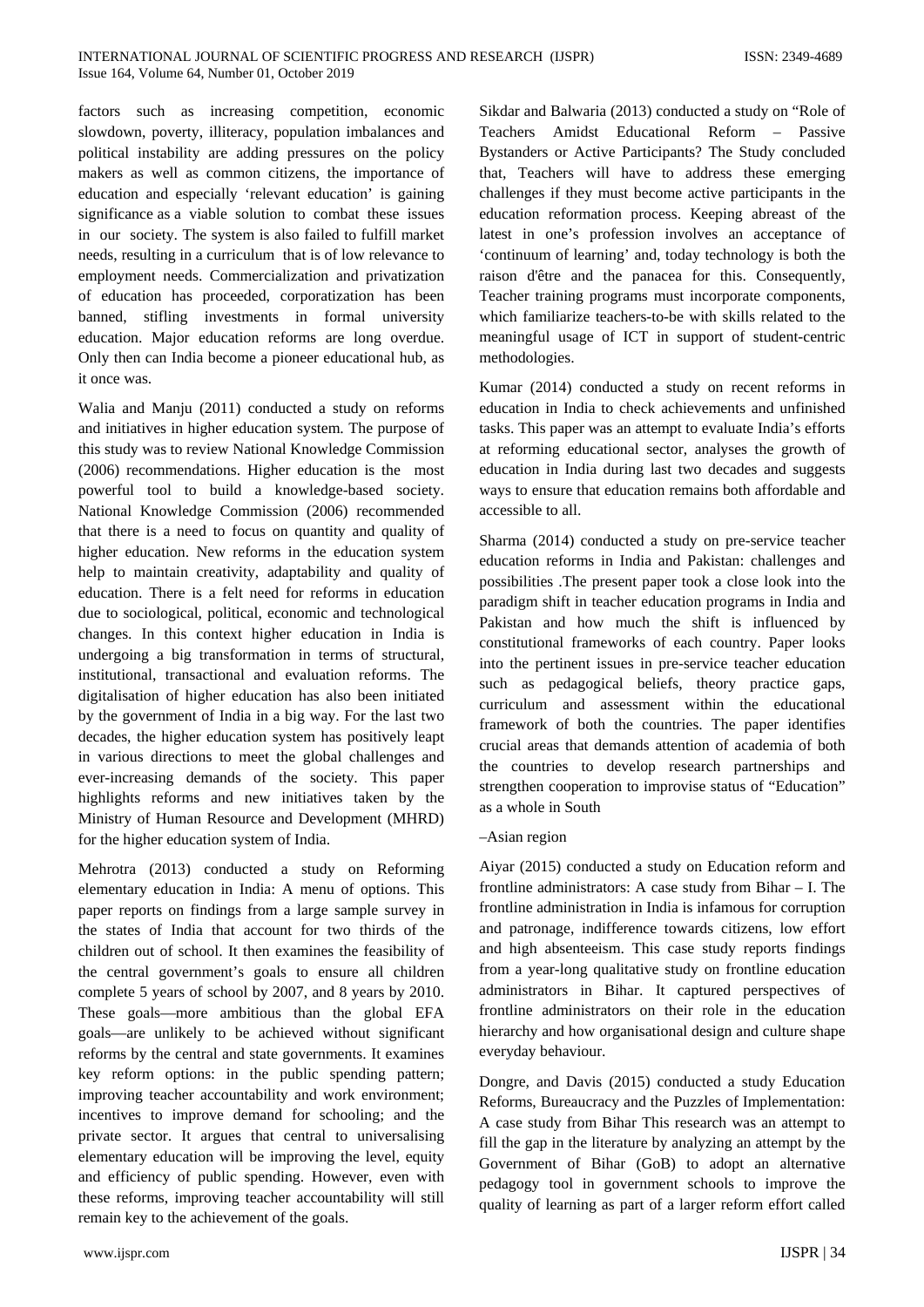the 'Mission Gunvatta,' initiated in the 2013-14 academic year. The pedagogical strategy was based on homegrown experiments that challenged mainstream assumptions about classroom organization and teaching based on set curricula. Critically, it was designed to strengthen local administrative capacity to support schools from the bottom up. Through detailed qualitative interviews and time-use studies of Bihar's education administrators, this study points to the critical role played by organizational culture and resultant perceptions and practices of frontline administrators in interpreting, articulating and implementing reform choices on the ground. In our analysis, the successes and failures of service delivery reforms are as much about appropriate policy design choices, fostering innovation and leadership as it is about the interplay between reform objectives and the every-day practices of those tasked with implementing reforms. This, we argue, is the key missing link in contemporary understanding of public institutions and service delivery reforms in particular

Khurana & Arora (2016) conducted a study on Manifestation of project based learning as educational reform in professional education The purpose of this paper is not to provide any detailed plan of educational reform, but it suggests that there is no dearth of educational innovative ideas, but we are lacking in putting them into reality. It recommends that the main purpose of education should not become to create just human robots or making a skilled manpower, but an immediate action is needed to provide the necessary roadmap for future policy and concrete action. Project-Based Learning (PBL) is an individual or group activity that goes on over a period of time, resulting in a product, presentation, or performance. It is now used at many professional institutes to promote lifelong learning, open inquiry, teamwork, and critical thinking. Traditional learning is being replaced by PBL which is new and innovative educational technique. The Present study aims at finding the effectiveness of PBL in professional education especially in MBA Program.

Singh (2016) conducted a study on Challenges in Indian Education . Over the last two decades, India has remarkably transformed its higher education landscape. It has created widespread access to low-cost high-quality university education for students of all levels. With wellplanned expansion and a student-centric learning- driven model of education, India has not only bettered its enrolment numbers but has dramatically enhanced its learning outcomes. A differentiated three-tiered university system – where each tier has a distinct strategic objective – has enabled universities to build on their strengths and cater across different categories of educational needs. Further, with the effective use of technology, India has been able to resolve the longstanding tension between excellence and equity. India has also undertaken largescale reforms to better faculty-student ratios by making teaching an attractive career path, expanding capacity for doctoral students at research universities and delinking educational qualifications from teaching eligibility. However, the challenges faced are immense and farreaching. This paper focused on to identify the key challenges like demand-supply gap, quality education, research and development, faculty shortage etc. in India's education sector.

Milind Sohoni (2016) conducted a research on "The AICTE review: an opportunity for engineering education reform. This article outlined the issues faced by the All India Council for Technical Education (AICTE), the statutory body which governs technical education in India. It points out various lacunae in many areas of technical education such as placements, the use of GATE and JEE scores for selection, accreditation, TEQIP and research in engineering, and the role of the centrally funded institutions. The article also recommends expanding AICTE into a think-tank which may design policy for such an important area.

Misra (2016) conducted a study on "Education Reforms set to seep into India's schools. The purpose of this research was to assess the culture of rote learning in Indian schools. A culture of rote learning in Indian schools could be partly to blame for the "copy and paste" mentality that undermines the country's research. Instead, children should be learning the importance of critical thinking, problem-solving and real-life application. Attempts to abolish rote learning so far extend only to private schools. However, many more children stand to gain from the innovative non-government education initiative Ekal Vidyalaya, which uses a creative educational approach through a system of one-teacher schools in rural areas and tribal villages Early results of public consultations by the government's Committee for Evolution of the New Education Policy and its Framework for Action promise other alternatives. And the 13 bold themes related to school education that have been identified as areas for improvement should enable a new future.

Prasad. (2016) conducted a study on "education and modernization in India" The purpose of the study was to analyse the significance of education in modernization. It could be analysed in three areas: first, the cultural content of this education, secondly, its organizational structure and thirdly, the rate of its growth. The content of new education was doubtlessly modernizing and liberal in nature. Contemporary education, which is an agent of modernization in various forms, is also of the Western origin. Traditionally, content of education was esoteric and metaphysical; its communication was limited to the upper classes or the 'twice-born' castes and the structure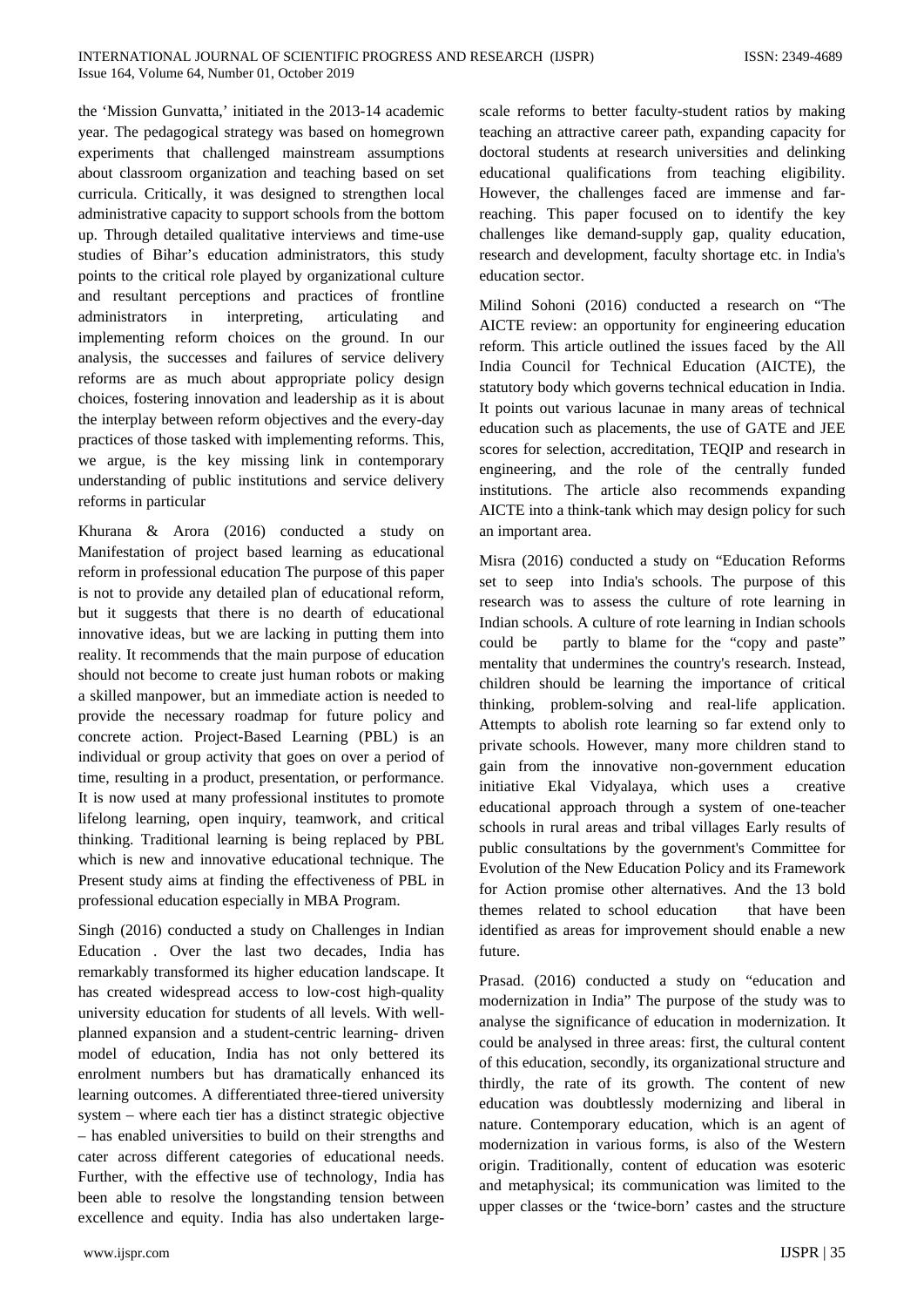of its professional organization was hereditary and closed. The roles both of the teachers and the taught were qualitative-abstractive. Modern education has a fundamentally different orientation and organization. Its content is liberal and exoteric, and it is steeped in modern scientific world-view. Freedom, equality, humanism and denial of faith in dogmas are the themes which a modern education should contain.

Sheikh (2017) Higher Education in India: Challenges and Opportunities Journal of Education and Practice The current study aimed to highlight the challenges and to point out the opportunities in higher education system in India. The world has realized that the economic success of the states is directly determined by their education systems. Education is a Nation's Strength. A developed nation is inevitably an educated nation. Indian higher education system is the third largest in the world, next to the United States and China. Since independence, India as a developing nation is contentiously progressing in the education field. Although there have been lot of challenges to higher education system of India but equally have lot of opportunities to overcome these challenges and to make higher education system much better. It needs greater transparency and accountability, the role of colleges and universities in the new millennium, and emerging scientific research on how people learn is of utmost important. India need well skilled and highly educated people who can drive our economy forward. India provides highly skilled people to other countries therefore; it is very easy for India to transfer our country from a developing nation to a developed nation

Walia and Manju (2018) conducted a study on reforms and initiatives in higher education system. There is a felt need for reforms in education due to sociological, political, economic and technological changes. In this context higher education in India is undergoing a big transformation in terms of structural, institutional, transactional and evaluation reforms. The digitalisation of higher education has also been initiated by the government of India in a big way. For the last two decades, the higher education system has positively leapt in various directions to meet the global challenges and ever-increasing demands of the society. This paper highlighted reforms and new initiatives taken by the Ministry of Human Resource and Development (MHRD) for the higher education system of India.

Mathew and Balachandran (2018) conducted a study on "Comparison of the Educational System in Singapore and India and How India Can Reform Its Current Practices to Improve the Quality of Learning. The world is changing day by day and with it is changing the ideas and perception of the education system in different countries. Many countries come up with an innovative proposition to

inspire their students and help them acquire the necessary knowledge and skill to sustain in this competitive world of 21st century. This article explored the differences in the educational system in both the countries and how India can improve in this field, to provide an extensive learning experience to its students. This study compared the differences in the education system in both Singapore and India, and also what India can adopt to improve its present education system. Singapore is known for creating various reforms in its educational system and how important it is considered to develop an environment for the students to learn more by studying less.

Brinkmann (2018) conducted a study on Teachers' beliefs and educational reform in India: from 'learner-centred' to 'learning-centred' education. The challenges faced by learner-centred education (LCE) reforms in developing countries may be partly explained by their failure to engage with the culturally shaped beliefs in which teachers' practice is rooted. Drawing from a mixed methods study of 60 government primary teachers in India, This research points to cultural tensions faced by LCE reforms in India. Although India's own Constitutional values and pedagogical reform movements support LCE's ideals, many teachers' beliefs are shaped by dominant ideologies that contradict LCE's assumptions. Imposing a predetermined, 'Western' model of LCE practice will inevitably face challenges if not supported by teachers' underlying beliefs – and in fact contradicts LCE's own ideals of empowering teacher agency. Instead, the paper argues for pedagogical reforms to focus less on a predesigned model of learner-centred practice and more on its underlying beliefs: by seeking to instil culturally relevant learning-centred beliefs, and involving teachers themselves in determining what learning-centred practice might look like within their context.

## FOREIGN STUDIES

De Young and Paul (1991) conducted a research on Community Schools in the National Context: The Social and Cultural Impact of Educational Reform Movements on American Rural Schools. This paper discussed how historical influences have transformed community schools, both rural and urban, through the decades. The social and cultural impacts of educational reform movements and how they have affected rural school is examined, with emphasis being placed on the importance of understanding the venous roles a school holds in a rural community.

Michael (1992) conducted a research on Educational reform and educational crisis. He argued that education in general has increasingly become dominated by economic interests that can lead not to enhancing equality but to its opposite. There are important ideological shifts that are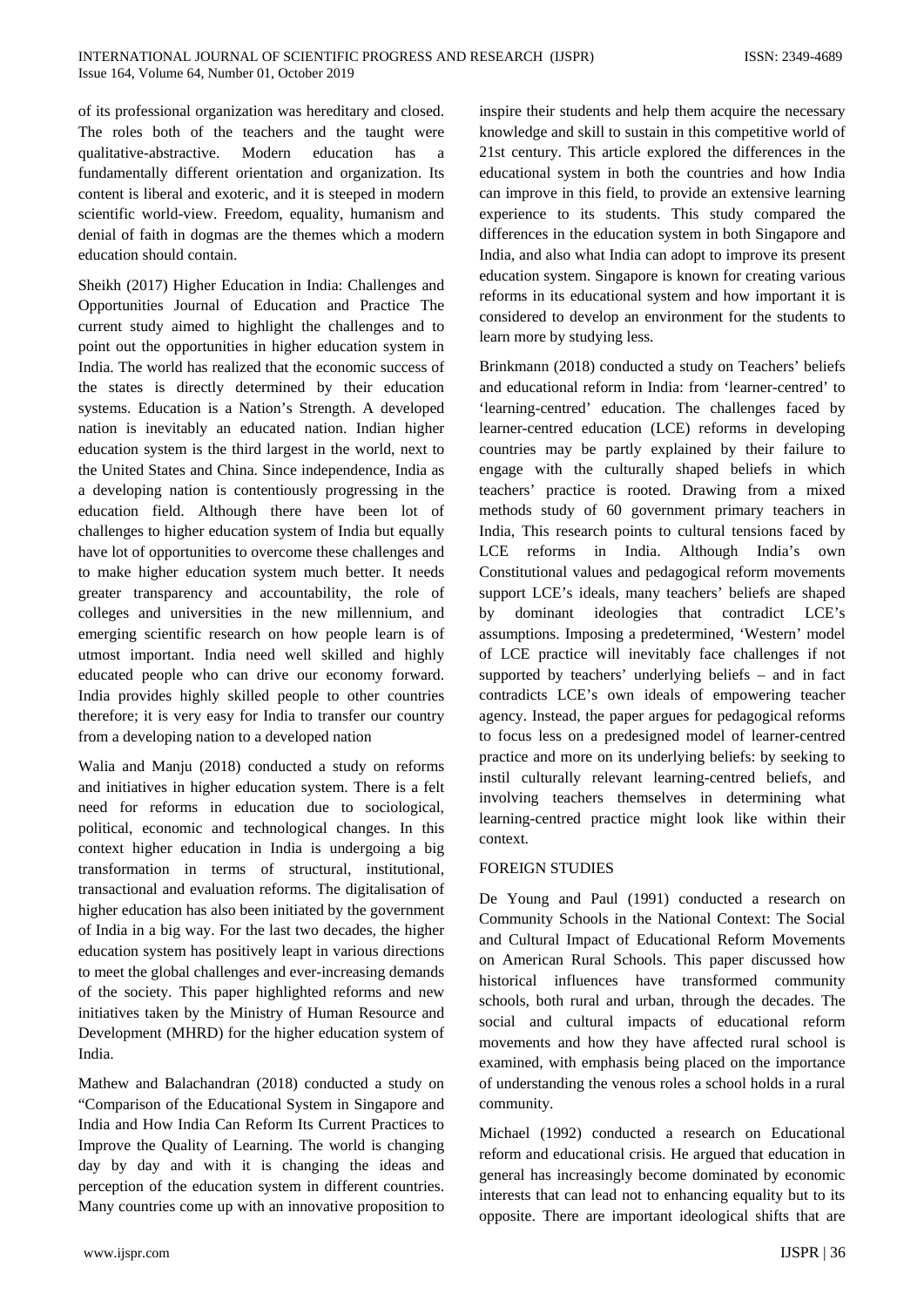occurring not only in what education is for, but in the content and control of curriculum and teaching. This has also been accompanied by an attempt to not only increase the influence of economic needs on schools, but to make education itself an economic product like all others. This will have a major impact on science education in particular, because both science and technology are seen as high‐status in the transformation of education into solely an economic tool.

Iroff , Benhar and. Martin (1995) studied relation between educational reform and the child with disabilities. Their study stated that students with special needs can no longer be an invisible part of the school community. Administrators, teachers, parents and students need to work together in order to facilitate the most effective learning environment for each individual. In light of educational reform that seeks to impose higher standards, frequent assessments and standardized criteria for all students, educational professionals must keep the tenet of education in sight; that is, to impart knowledge and learning to all students. The best way to do this is to see all students as individuals who come to school with their own level of knowledge and skills and build instructional practices from there.

DeMitchell (1996) conducted a research on Collective Bargaining and its Impact on Local Educational Reform Efforts. The purpose of this research was to examine the relationships between collective bargaining and educational reform efforts and to examine the different views that educators hold regarding those relationships. 135 educational professionals from 55 schools from 5 states were chosen as sample. Results focused on local reform initiatives, the character of collective bargaining, and the impact of bargaining on reform efforts.

Abagi and Odipo (1997) conducted a research on efficiency of primary education in Kenya: situational analysis and implications for educational reform. This paper indicates that the operation of primary education system in Kenya faces the problem of inefficiency. Completion rates have remained very low (less than 50 percent) for the last five years. Besides, national pupilteacher ratio is also low, about 31:1. This study also indicates that teaching-learning time is not utilised efficiently in primary schools. Several factors are behind such inefficiencies. These include: Education policies and management processes - mis-allocation of resources to educational levels; school based factors – teachers attitudes, time utilisation, school environment; and household based factors - poverty, socio-cultural factors, and gender issues.

Lieberman and Grolnick (1998) conducted a research on educational reform networks and changes in the form of reform. New professional learning "networks" are expanding which link people together for common purposes of learning. These networks typically involve a sense of shared purpose, psychological support, voluntary participation and a facilitator. A number of specific networks are described. Analysis shows that networks have great power, but they are also fragile, necessitating continuous negotiation of tension.

Morris and Scott (2003), study attempted to study Educational Reform and Policy Implementation in Hong Kong. The focus of the paper is principally on the constraints that face policy-makers, not on the overall design and problems of implementation inherent in the political system and the processes of policy-making within that system. In this paper, authors have suggested that there are indeed problems in the relationship between policy-makers and implementers that have obstructed meaningful educational reform in Hong Kong. But they have also pointed to wider systemic constraints, problems relating to the legitimacy of the regime, the disarticulated political system and the destructive political culture that have meant that education policies have often been framed in largely symbolic terms beyond the competence of both education policy-makers to rectify. Education policymaking and its implementation in Hong Kong thus takes on a curious character. It is at once both a central concern and a neglected area; the more things change, the more they stay the same.

Teasley (2004), reviewed the culture of discourse on educational reform in Spain. In addition to the critical scholarship reviewed in these pages, we should also take note of Sonia Nieto's (2002) insights on cross-cultural teacher education; Christine Sleeter's (1996) perspectives on multicultural education as social activism; Joe Kincheloe and Shirley Steinberg's (1998) views on critical teaching strategies; and Freire's prolific work on emancipatory pedagogies (see e.g., Freire, 2001). By approaching such pedagogies as a collective effort, can help bridge the gap between the theory and the actual practice of promoting the place of subaltern voices, hybrid identities and counter-narratives in the ''culture of discourse'' on educational reform.

Iliadou (2005) conducted a research on The Educational Reform in the American College of "Merzefounta" in Pontos. This research presented the debate started between the students of the American college of Merzefountas-Pontos having been published in the columns of the newspaper "Pontos" concerning the educational reform and the school language.

Rhoads and Stahleri (2007) made a study of the educational policy and reform for homeless students. The study provides an overview of educational reform efforts that have been targeted toward assisting homeless students. The authors first review some of the difficulties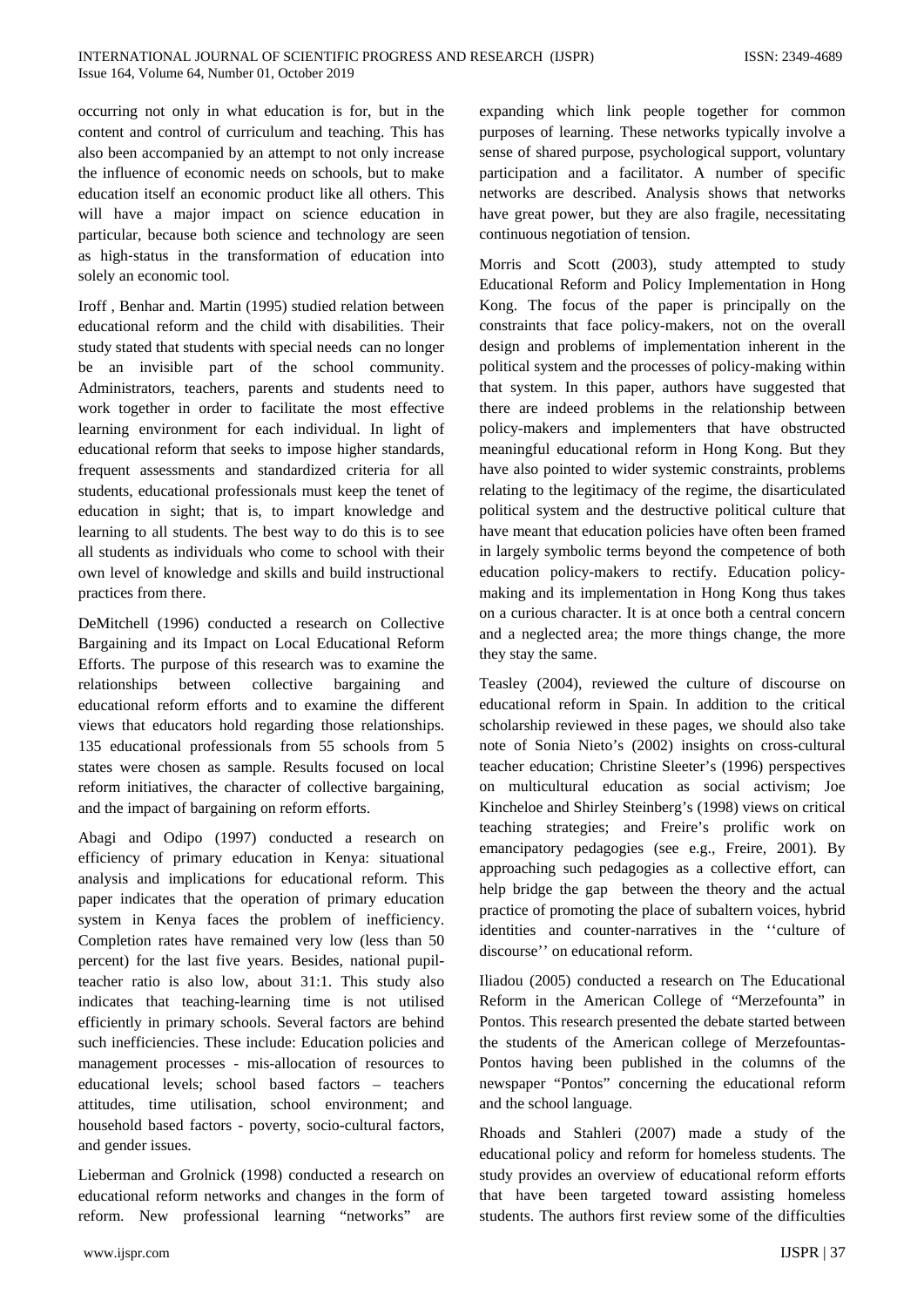and barriers that confront homeless children in terms of school access and academic success. The authors then examine four different types of educational reforms for homeless students—mainstreamed schools, supplemental supports, transitional schools (separate schools), and modified comprehensive schools—in relation to the existing barriers for homeless students. Using a case study approach, the authors briefly describe the first modified comprehensive school in the nation and the programs that are being implemented at the school. This article concludes that school reforms for homeless children need to be tailored to the specific context of the community and not be based on national one-size-fits-all reform policy. Recommendations are provided to assist in the planning of educational programs to enhance the academic success of the homeless student.

Muongmee(2007) conducted a research on the role of lifelong learning and Self-directed learning in Educational reform in Thailand. This paper described that Teachers are the principal keys in educational change to lead students towards these goals. It is important that teachers be selfdirected learners themselves and to become one of the best and probably the most influential role model for their students. To be self-directed learners, teachers decide what they need to know and what to learn; set their own goals; identify and find resources for learning; and evaluate their own learning. All these skills and qualities must be developed in students. In the teaching-learning process, teachers also need to find ways to avoid unhappy learning situations and to provide resources and an atmosphere for happy learning. The purpose of this article is to explore how globalization affects Thailand's educational reform. Five strategies are proposed for teachers to motivate and develop their students to use "self-directed learning" in the quest of gaining knowledge and life skills throughout their life.

Taneri (2007) conducted a research on Exploring Teacher Candidates' Views on Educational Reform. The present study attempted to explore the teacher candidates' views on educational reform. 36 prospective teachers participated in this study. The data were collected in the 2014-2015 academic year by using semi- structured interviews. The findings of this study revealed that the majority of prospective teachers are not familiar with the reasons of recent educational reform. A significant majority of the respondents had the view that the Educational reforms bring little benefits and in some cases damage both the teachers and the students. The study concluded that a well-organized change is essential in teacher education programs in order to encourage teacher candidates to be involved critically in, and with, the educational system, in which they will work.

Zame, Hope, and Respress (2008), studied Educational reform in Ghana as the leadership challenge. According to them Leadership is a key commodity in twenty‐first century organizations. This is especially true for school organizations. This paper aims to respond to six questions about head teachers and leadership of basic schools.A premise of the research was that heads of basic schools lacked leadership proficiencies because of the absence of school leadership preparation programs. Heads of basic schools lack professional preparation in leadership, and practice management and administrative behaviours rather than leadership. There has not been a focus on leadership. The literature is clear about the vital role head teachers have in effective schools and student achievement. This research called attention to the leadership needs of head teachers in the Ghana education system.

Zame, and Hope (2008) conducted a research on Educational reform in Ghana: the leadership challenge. This paper aimed to respond to six questions about head teachers and leadership of basic schools. A survey with a unique identifier was distributed to head teachers at their schools. Analysis was conducted using SPSS and output was translated into frequencies and percentages. This research called attention to the leadership needs of head teachers in the Ghana education system. This research revealed that Ghana faces a leadership challenge related to head teachers' professional development. The results are an alert to policy makers to institute educational reform that addresses head teachers' leadership in basic schools.

Baskan and Erduran (2009) conducted a research on Major issues of educational reform in China and Russian Federation in the last decades of 20th century. This paper aimed at analyzing the major issues on the agenda of the educational reform in China and Russian federation in the last decades with special focus on administration and finance of education systems, by reviewing major articles, journals, policy documents and reports published by the scholars, governmental, non-governmental, national and international organizations. The findings of the paper pointed out that the political and economic backgrounds of these countries were similar but the ways they followed for reforming education were quite different because of the political and economic situations affecting education systems.

Vähäsantanen & Eteläpelto (2009) conducted a research on Vocational teachers in the face of a major educational reform: individual ways of negotiating professional identities. This paper examined how vocational teachers negotiate their professional identity in the context of a major externally imposed curriculum reform. The focus is on the teachers' orientations towards the reform in its initial stage.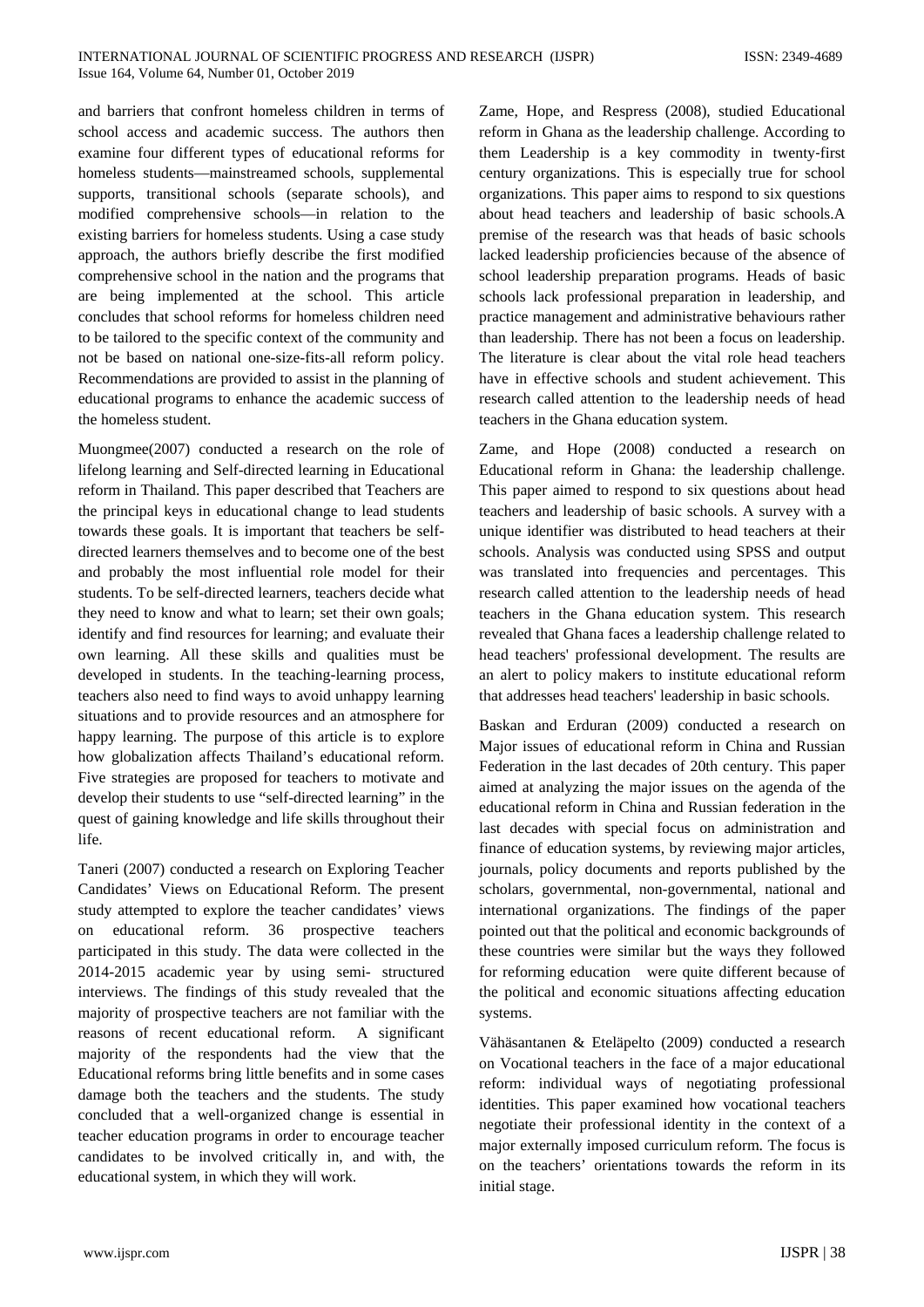Sixteen Finnish vocational teachers were interviewed using open-ended narrative interviews. The data were analysed in accordance with data-driven qualitative analysis methods. From the teachers' accounts three main orientations towards the reform were identified: a resistant orientation, an inconsistent orientation and an approving orientation, each based on the teachers' individual selfpositioning towards the reform. Each orientation is illustrated using two narratives. The findings demonstrated that the teachers' orientations were shaped by their individual backgrounds, including their actual sense of their professional selves, their prior working experiences, and their expectations of their professional future. In addition, the teachers' orientations were shaped by their social affordances, and first and foremost by the practices and traditions of the vocational study programmes.

Amanda and Hernandez (2010) conducted a research on Systemic Reform in Pre-Service Science and Mathematics Teacher Education and Its Impact across the K-16 Educational Continuum. This paper discussed the findings of an evaluative case study of a systemic reform initiative in pre-service science and mathematics teacher education involving faculty and administrators from a college of education, a college of arts and sciences, three community colleges, and five K-12 school districts. This collaborative multi-institutional reform initiative fostered the simultaneous renewal of teacher education as well as K-16 teaching and learning, particularly for the growing English language learner (ELL) populations in the Midwest. The theoretical frameworks that served as the basis of this study are the report from the Committee on Science and Mathematics Teacher Preparation (National Research Council [NRC], 2001) on educating teachers of science, mathematics, and technology and Good lad's model for simultaneous renewal (1994). This integrated framework supports the broad-based goals of this systemic reform and the complex nature of the collaborative process. From the data, the researchers identify the key project outcomes and the reform initiatives that supported these outcomes across the K-16 continuum, and discuss their conclusions and implications for future systemic reform in science and mathematics teacher education.

Cohen and Caspary (2010) conducted a research on Individual Values,

Organizational Commitment, and Participation in a Change: Israeli Teachers' Approach to an Optional Educational Reform. The purpose of this study was to examine how individual values and organizational commitment are related to teachers' participation in an optional change program in the Israeli educational system. Data were obtained from Israeli teachers employed in 25 secular Jewish schools during a time when teachers had the option of joining a reform plan initiated by the government and one of several Israeli teachers' unions. The results, using analysis of variance and logistic regression, showed that teachers who joined the reform valued conservation more than those who did not.These teachers also scored higher on normative organizational commitment in comparison to teachers who did not join the reform. The logistic regression showed that organizational commitment had a stronger effect on participation in the reform than individual values.

Selorm (2011) conducted a research on The New Educational Reform and ICT. This paper examined educational system of Ghana, with emphasis on the New Educational Reform and the role it will play in helping leapfrog this nation into complete knowledge-based economy where about 70 per cent of workers are information workers rather than unproductive ones

Ward , Jepson , Jones and, Littlebear (2011) conducted a study on making math count: tribal college leadership in education reform on the Northern Cheyenne Reservation. This case study presented an account of these actions, which illustrates the kind of resistance that Hall and Fenelon suggest is possible in tribal college settings. Specifically, as a result of math curriculum reform at the Chief Dull Knife College, student success in math increased. Moreover, unintended consequences include that Northern Cheyenne student identities have been strengthened; college instructors use more culturally relevant strategies; and the tribal college has assumed a new leadership role in improving local schooling.

Neophytou (2012) conducted a research on Emotional intelligence and educational reform. This paper focused on the notion of educational reform and discusses Emotional intelligence (EI) in the context of the modernistpostmodernist debate. It is argued that through the application of EI into contemporary societies a new wave of reform emerges that provides science with normative power over the emotional world of individuals. This reform aimed primarily on the maximization of performance and employs modes of judgment, selection and regulation of emotions. Thus teachers' emotions can be accurately described, prescribed and synchronized with the paces of reform. Rewards, sanctions but also penalties can be applied based on the compliance of the individual teacher with the predefined indicators of appropriate or inappropriate emotional conduct. However, epistemological, ethical and moral questions should be raised and the side effects of the modernization movement should be considered before applying the new ethos that EI brings along.

Christou (2013) examined educational rhetoric in Ontario, Canada, during the Great Depression. His paper examined the rhetoric of social efficiency in the Canadian province of Ontario between 1931 and 1935, the years most acutely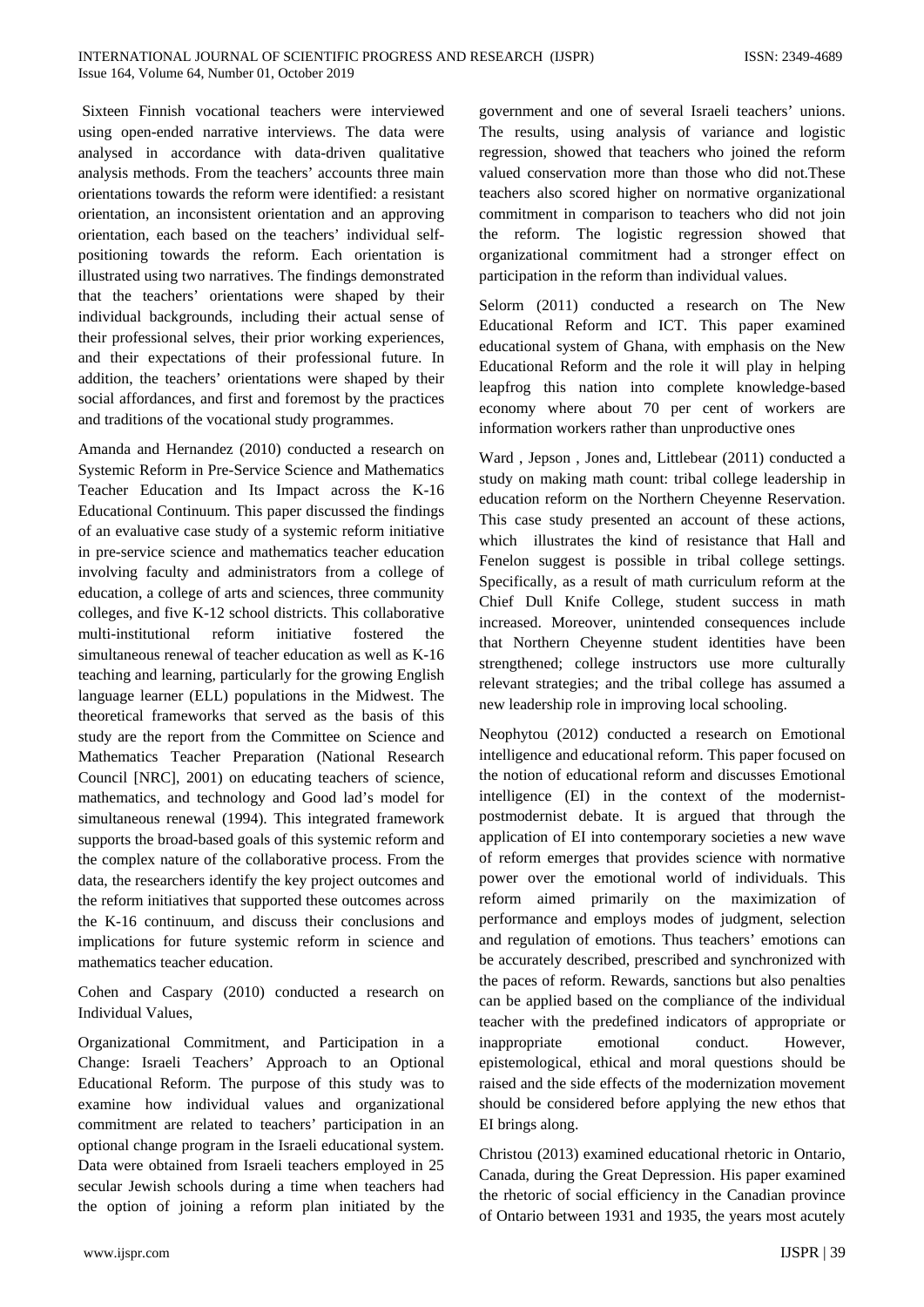affected by the Great Depression. It concentrates on two primary sources: the Annual Reports of the Minister of Education and one popular educational journal, The School. For policymakers and educationists in Depressionera Ontario, a new alignment between the society and schools held particular appeal at a time when the 'traditional' ways of schooling and of administrating had seemingly failed. Four discursive themes emerged as aspects of social efficiency rhetoric in the province. These were manifested via the promotion of initiatives intended to: (a) establish organisations that would tie together Ontario's homes and schools; (b) organise and restructure the infrastructure of schooling; (c) increase mental testing systematically; and (d) programme for vocational guidance.

Gounari and Grollios (2013) conducted a study on the educational reform in Greece and its central concepts They examined the official public discourse as illustrated in government documentation in an attempt to map out the marked shift from the university as a public good to the university as corporate entity, and highlight the particular ways in which this is done. The new educational legislation sets the stage for an education where the individual will thrive through relentless competition, where collectivity is abolished, where only "useful" knowledge counts and where "quality" and "excellence" serve as the excuse for a corporate standardization of the university and the academic life and thought.

Saravanan and Najjar (2013) conducted a research on Educational Initiatives in Teacher Education Reform: Curriculum Intervention and Curriculum Innovation. This paper focused upon education reform initiatives undertaken in teacher education programmes through innovative pedagogy and a learner-centered research agenda (Darling-Hammond et al., 2005); at Bahrain Teachers College (BTC) . These educational initiatives have been undertaken in order to reform the Bahraini K-12 school system. The educational initiatives discussed in this paper is implementing a visual literacy approach is a start towards recognizing the need for innovative teaching approaches. The intervention outlined in this study is an early beginning towards reflective practices.

Brissett (2013) conducted a research on Reading conformity, resistance, and hybridity in Jamaica's educational policy reform approaches. This paper examined how Jamaica's policy responses to global educational policy discourses are shaped by the country's postcolonial condition. The researcher employed three core concepts of postcolonial theory - conformity, resistance and hybridity - to extrapolate a contextual understanding of Jamaica's educational policy reform efforts. Through the examination of various policy texts, the researcher found that there is rhetorical compliance to

neoliberal educational discourse juxtaposed with policies in practice that challenge notions of a universalizing neoliberal ethos. Drawing on examples from the social safety net and students loans system, the researcher argued that though Jamaica appears to be embracing global education discourses, its policy approaches represent deeper complexities beyond conformity

José and Noriega (2013) conducted a research on Study about ICT skills in Junior High School Teachers under Mexico's educational reform. This study sought to identify the management that junior high school teacher in Mexico gives to Information and Communication Technologies (ICT) as well as their attitudes and uses of digital devices, particularly in the framework of secondary school reform, using an instrument based on the ICT Competency Standards for

Teachers(UNESCO,2008), led to 350 teachers in four municipalities of Nuevo Leon, Mexico selected through random sampling for a confidence level of 95 to 5 error and probability .05, of a universe of the metropolitan area of Monterrey. The results indicate that when digital communication is more used, it is more likely also its integration in the classroom. At the end, it was found the level of ICT knowledge of teachers in an instrumental phase as well, which should lead to change teaching practice and public policy in this area.

Mackinnon A, Thepphasoulithone B ,(2014) studied Educational reform in Laos as a case study. This study examined Lao's teachers' experiences with school improvement efforts in the context of the classroom, School community, and professional development. The study focuses the subjective experiences of four exemplary teachers in one Secondary School and one university in the Champasak province of the Lao People's Democratic Republic.

Two of the teachers are high school teachers who are known to be outstanding teachers and leaders among their colleagues. Similarly, the two university's based educator's are known to be outstanding teacher educators in their Faculty of education. While consistent with the literature in recognising general challenges to improvement and reform, this study demonstrates the complex interplay of diverse challenges within and across the context of classroom, school day- to -day practices and the professionalism that teachers have tried to develop practices and the professionalism the teachers have tried to develop, it contributes to knowledge in the field by providing teachers perspectives and voices about the complexities of educational improvement in schools in the Champasak province in the southern part of the Lao PDR

Minina (2014) conducted a research on relation between teacher research and democratic educational reform. The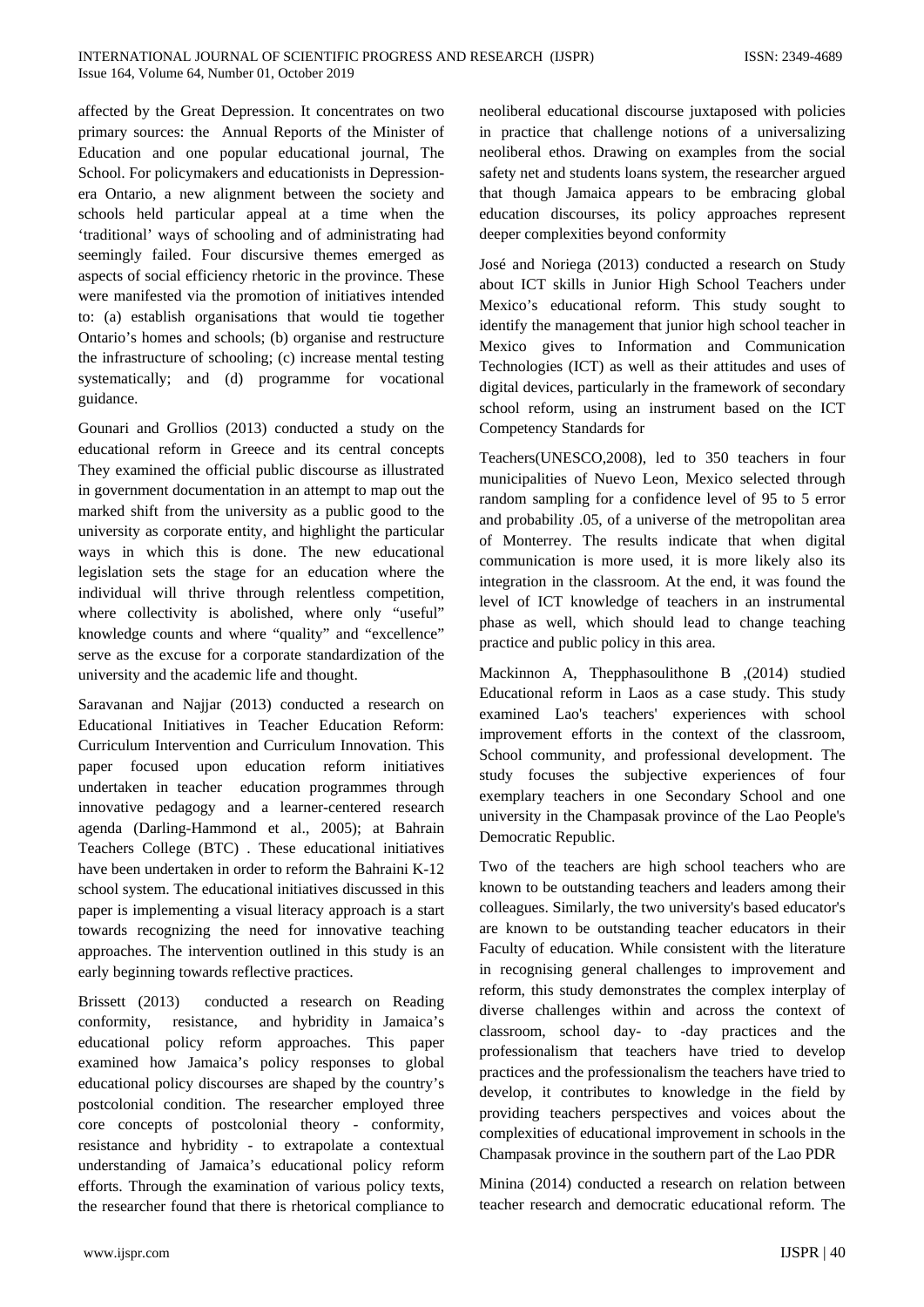paper explored the public perception of neoliberal idea of 'educational standardisation' against the benchmark of local pedagogical practices and preferences in post-Soviet education modernisation reform in Russia. The analysis showed how the standardisation reform in Russia was developed in convergence with policy recommendations by foreign agents, rather than through consultations with domestic pedagogical community.

Alyami (2014) conducted a research on Educational Reform in the Kingdom of Saudi Arabia: Tatweer Schools as a Unit of Development. This study was the first to investigate the impact of educational policy development on practice within Tatweer Schools in this country, to seek in which aspects they are innovative and to examine the level of autonomy. Research provided policy-makers with insights into actual practice and the real-life context within such schools. This preliminary study used qualitative data obtained in semi-structured interviews, focus groups and documentary analysis. The majority of the participants have a positive attitude about the Tatweer Programmes. It is a major shift of Saudi educational policy; moving from centralization to decentralization, from focusing on the individual to team learning; from being isolated schools to be open schools and having a partnership with society. Despite these significant developments, however, the level of students' achievement has not been changed

Azizi (2015) conducted a research on Educational Policy Makers' Views on Secondary Education Relevance to the World of Work in Iran: A critical reflection on 1990s educational reform. This paper reported the results of a qualitative study about the effectiveness of major reforms taken place in 1990s towards closing down the gap between general upper secondary education and the economy in Iran. The study aimed to analyse questions such as: To what extent dose Iranian secondary education meet current and future needs of labour market? How satisfied are employers and other key stakeholders with the quality of high school graduates in the workplace? And what are the most important further steps that policy makers should take into the account to complete the reform process of secondary education successfully? Field work using a series of semi-structured interviews was carried out with senior policy makers in the Ministry of Education. The research findings indicate that there is no systematic employers' involvement in debates and decision are made about educational improvement causing a weak cooperation and partnerships between education and businesses.

Lankshear and Knobel (2015) conducted a research on relation between teacher research and democratic educational reform. This paper described the potential importance of teacher research for the role and status of teachers as professionals within contexts where a

democratic ideal of education is under attack from technical standards and standardized curriculum. It described two 'founding concepts' of teacher research from the 1970s. The authors argued that much current teacher research does not achieve the ideals of these concepts. They analyzed weaknesses in teacher research, and describe features of good quality teacher research that could support pursuit of a democratic educational ideal.

Murphy (2015) studied Immigrant children in the age of educational reform.This paper explored how the new testing movement affects these students, many of which are English language learners. The passage of new federal laws mandating that all students be tested within one year of entrance into a U.S. school is refuted by long standing research. Studies have demonstrated that it takes five to seven years for students to attain the academic language necessary to achieve success in educational settings.This paper also explored the instructional program options for immigrant students and advocates for changes in the current testing protocol for them..

Eteläpelto and Vähäsantanen (2015) conducted a research on Vocational teachers in the face of a major educational reform. This paper examined how vocational teachers negotiate their professional identity in the context of a major externally imposed curriculum reform. The focus was on the teachers' orientations towards the reform in its initial stage. Sixteen Finnish vocational teachers were interviewed using open‐ended narrative interviews. The data were analysed in accordance with data‐driven qualitative analysis methods. From the teachers' accounts, three main orientations towards the reform were identified: a resistant orientation, an inconsistent orientation and an approving orientation, each based on the teachers' individual self‐positioning towards the reform. Each orientation is illustrated using two narratives. The findings demonstrated that the teachers' orientations were shaped by their individual backgrounds, including their actual sense of their professional selves, their prior working experiences and their expectations of their professional future

Servaes (2015) conducted a research on relation between teacher research and democratic educational reform. This paper presented an overview of the emergence of sustainability themes in communication for education and development and uses a framework of sustainability indicators for communication for development and social change projects to assess the Guatemalan "USAID/Reforma Educativa en el Aula"(REAULA) project. The paper filled a crucial gap in the growing body of literature by first synthesizing the most relevant data currently produced by global and local institutions and NGOs,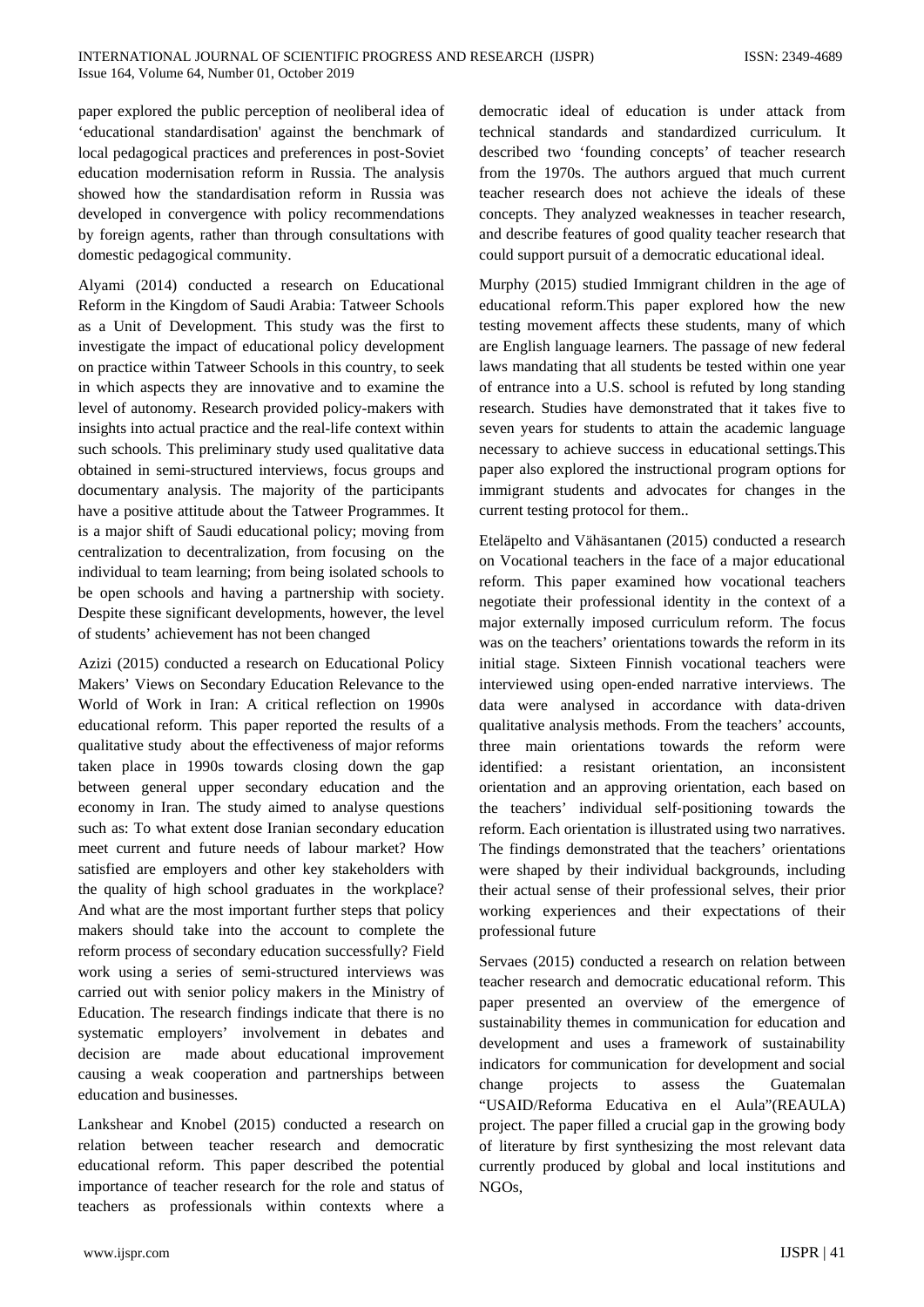Pittman (2015) conducted a research on Professional Development and The Impact of Educational Reform on Faculty and Students' Use of Knowledge Technologies in a Teacher Education Program. This quasi-experimental exploratory study examined a four-dimensional framework for conceptualizing, developing, delivering, and assessing variables that emerged in search of a theoretical model to prepare teacher educators in new technologies, communications, and virtual pedagogy. Three theoretical frameworks include Cognitive Flexibility, Concerns- based Adoption, and Apple Classrooms of Tomorrow theories of professional development and learning new technologies. The research was designed to focus on the effects of cognition With media training and technology and the impact on pedagogy(application of the understanding in educational practice) following training efforts rather than the results of technology itself (skill-wise). The design included purposive sampling and mixed methods for data collection and analysis. Four variables were examined via artifacts, interviews, observations of time on task, and video captures include: cognition, media, technology, and pedagogy. A significant finding was that although faculty increased their use of technology considerably in their teaching methodology, skill-sets experienced moderate gains while levels of understanding (cognition) and confidence increased significantly. The findings in this research provide widespread implications for globalizing educational reform and professional development in new technologies that could connect educators around the world who are struggling with problem of using technology in higher education environments to prepare highly qualified teachers

Baglieri , Bejoian, Broderick, Connor, and Valle (2015) conducted a research on Reclaiming "Inclusive Education" Toward Cohesion in Educational Reform on Disability Studies Unravels the Myth of the Normal Child. This article called attention to the restrictive notions of inclusive education promulgated within the discourse of special education in the United States and asserts the value of using disability studies in education to support broader conceptualizations of inclusion that potentially incorporate all students. Purpose/Objective/Research Question/Focus of Study: By dismantling the myth of the typical/average child, the authors reveal ways in which educational practices actively contribute to the creation of "normalcy" and discuss the harmful effects that this can have on all citizens. They illustrate selected practices that help constitute the normative center of schools by using the organizing principle of disability as a heuristic device to enable multiple simultaneous critical standpoints. Analytic essay. The authors call for the dissolution of the normative centre of schools through an interdisciplinary alliance between disability studies and other criticalist fields that share the aim of claiming value in human diversity over standardization.

Bocchio , Grinberg and Villagran (2015) conducted a research on Reception and enactment of the compulsory secondary education reform Stephen Ball's contributions to the study of educational policies in schools of Santa Cruz province. This paper presented key progress in a research based in Stephen Ball's work, specifically the contributions that relate to policy trajectories analysis or the Policy Cycle approach. Specifically, we focus in the enactment context, in which the reform policies of compulsory secondary education are received and enacted in two public secondary schools, located in the city of Caleta Olivia, Santa Cruz. We develop three analytical dimensions, seeking to understand how subjects experience educational reform policies in secondary education. These dimensions are: 1. The abrupt character of the reform; 2. Reform's institutional communication 3. Rhetoric of participation and commitment in times of hyper bureaucracy and management. This paper highlighted some of Ball's major contributions to research the educational policy enactment process in "real schools" of Argentina

Yang, (2015) conducted a research on Teacher Mediated Agency in Educational Reform in China. This study examined teacher agency in implementing English as a Foreign Language (EFL) curriculum reform in the Chinese university context. It theorized the concept of teacher agency from a sociocultural theory perspective and draws on a study conducted in a conservative and less developed area in China. The book uses Engeström's activity theory and Vygotsky's concept of the Zone of Proximal Development (ZPD) to understand the nature and extent of teacher agency in adapting one's teaching with respect to beliefs, knowledge and instructional practices. The study concludes that curriculum reform in China needs to shift from reliance on 'top-down' policies to 'bottom-up' implementation that mobilizes local understandings and practices. One of the implications of this study is that transformative teacher education programs aimed at developing teacher pedagogical agency require that teachers have ongoing opportunities to design, develop and evaluate curriculum-based mediational means.

Diego (2015) conducted a research on The non-considered points of the Educational Reform. This paper described that the teaching labor needs urgently to be re-thought and re-stated, the government was sending people to Finland to catch up some of the great features in the way they teach, which is not bad in any way possible, but it is useless if we do not attend factors as the in-class time, the overall time given to prepare materials, and the working time per week. Paper also emphasized the need to re-think and to set a clear differentiation among what are the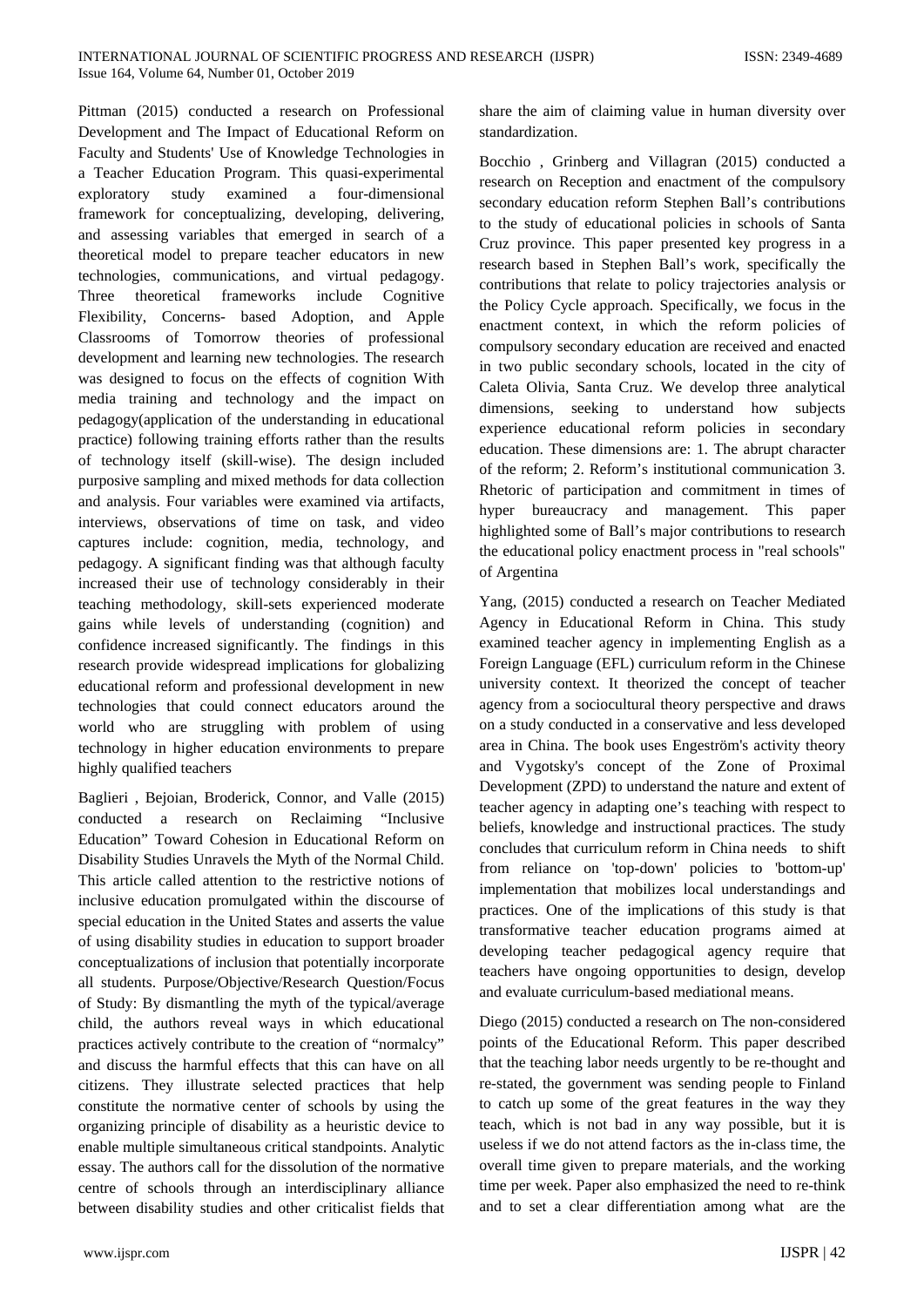teachers' duties and the family's duties because we do not want our teachers to sloth in the essential role they play in our nation.That is why it is important not only to discuss about the politics of education, we also need to start considering teachers as the individuals they are, individuals that have lives as any other individual in the world.

Romanowski1, Cherif, Ammari, and Attiyah (2015) conducted a research on Qatar's Educational Reform and The Experiences and Perceptions of Principals, Teachers and Parents. This study described the implications of the massive Qatari educational reform, Education. For a New Era (EFNE), from the perspectives of teachers, principals, and parents provides insight into these stakeholders perceptions regarding how EFNE has impacted teaching and learning and the new challenges they face. This qualitative study uses open-ended questionnaires, focus groups and interviews. Survey data is collected from 18 Independent Schools including 17 principals, 413 teachers and 565 parents and interviews with 17 principals, 26 teachers and 50 parents. Findings describe the effects, impact, the challenges and the advantages and disadvantages of EFNE on these stakeholders.

Berliner (2015) conducted a research on our impoverished view of educational reform. This paper analysed about the role of poverty in school reform. It is argued that poverty places severe limits on what can be accomplished through school reform efforts, particularly those associated with the federal No Child Left Behind law. The data presented in this study suggest that the most powerful policy for improving our nations' school achievement is a reduction in family and youth poverty.

Buljan and Kotlar (2016) conducted a case study on the use of deliberative method in educational Reform. This paper presented the process of inclusion of the stakeholders in educational reform through the deliberative workshops. During the workshops, the organizers found out how the stakeholders are rethinking on some of the aspects of the Bologna Process, how they perceive and value the work of student representative and volunteering activities, and what they think about the extra- curricular activities of the student and how they value such activities. The form of deliberative workshops encouraged participants to freely and in constructive way express their thoughts and expectances in order to exchange ideas and knowledge about the matter, and to make a decision on common suggestions to solve a particular problem in the context of higher education (introduction of a new practice, modifications and alternations of existing practices, etc). This type of the application of deliberation method is extremely useful, which is the reason for the suggestion of the method's use in preparing, implementing and evaluating the educational reforms.

Baxter (2016) conducted a research on who governs educational change? The paradoxes of state power and the pursuit of educational reform in post- neoliberal Ecuador. This study identified and compared competing policy stories of key factors involved in the Ecuadorian education reform under President Rafael Correa. By revealing these competing policy stories, the study generates insights into the politics of education reforms that focus on quality in both the context of Ecuador and more broadly. The analysis examined both the limits and importance of state control over education and the limits and importance of social participation in education reforms in certain historical contexts. Finally, the study outlines some key lessons learned for Ecuador and other progressive states as they pursue education reforms within a post-neoliberal agenda.

Nygreen (2016) conducted a research on Competing Paradigms of Educational Justice: Parent Organizing for Educational Equity in a Neoliberal Reform Context, Equity & Excellence in Education. This study examined a grassroots parent organizing effort in a large, high poverty, urban school district. Drawing from ethnographic field research at a community-based popular education organization, the study describes how parent organizers worked to educate and mobilize Latina/o immigrant parents on issues of educational justice and equity. It identifies three pillars of their approach—a social theory, a theory of change, and a theory of knowledge— and argues that these were not reducible to a set of practices or methods; rather, they constituted a coherent paradigm of educational justice. This paradigm differs in significant ways from the neoliberal justice paradigm that currently dominates education reform and policy. By examining points of tension between these two competing paradigms, this article seeks to accomplish two aims. First, it aims to deepen our understanding of how underlying paradigms of educational justice shape the work of educating, organizing, and reforming schools. Second, it aims to expose the cultural specificity, or non universality, of the neoliberal paradigm in order to challenge its hegemonic status in education reform and policy.

Peck (2017) conducted a research on Urban School Reform in the United States . He discussed that issue has been the notion of just who should and will control change efforts. Moreover, vexing tensions have also characterized the enacted reform initiatives. For instance, urban school policies created by distant, delocalized outsiders have routinely engendered unanticipated local effects and fierce community resistance. In addition, particular urban school reforms have manifested simultaneously as means for encouraging social justice for marginalized youth and as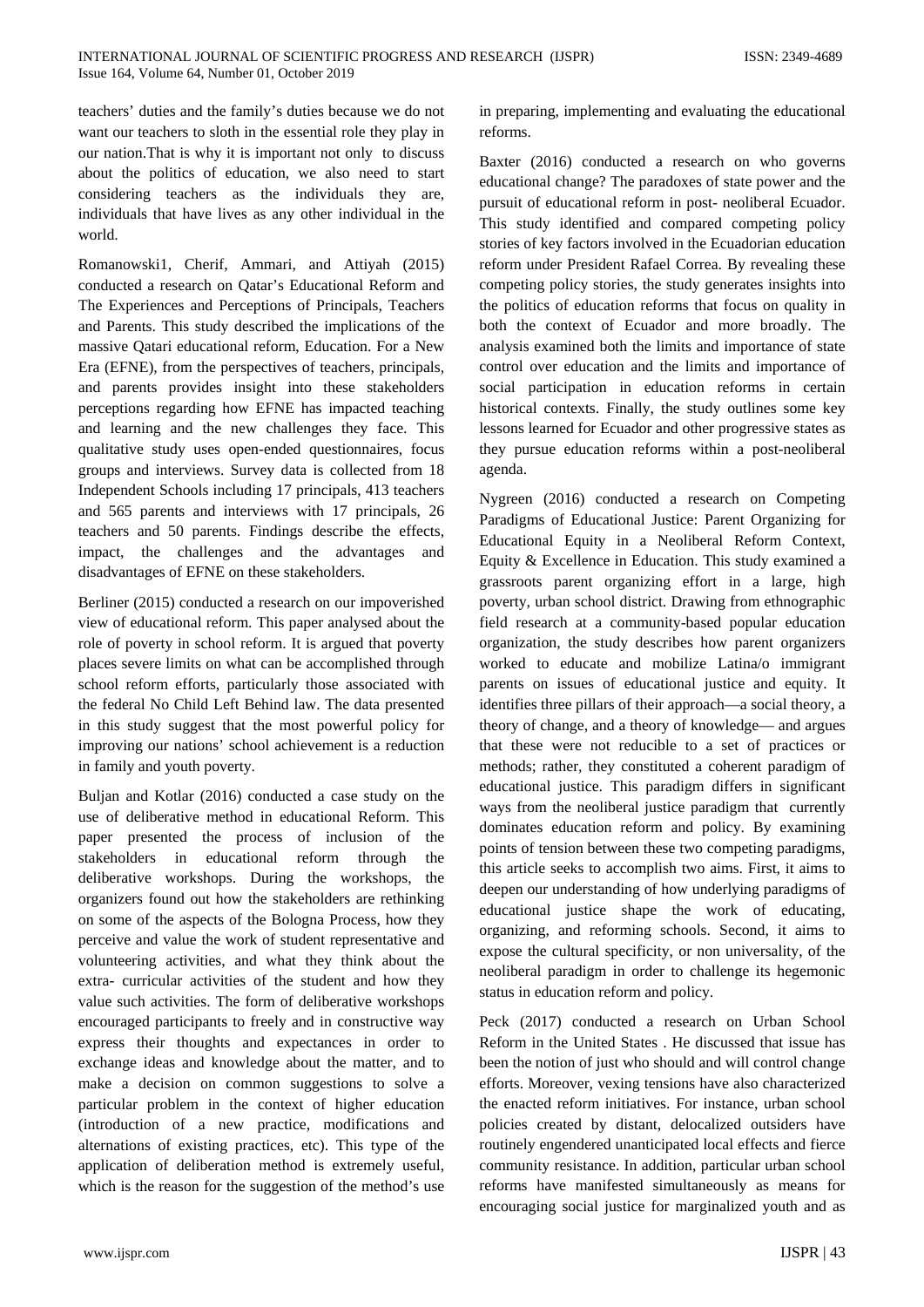mechanisms for generating financial returns for educational vendors. Regardless of such tensions, faith in urban school reform has persisted, thanks to exemplary city schools and programs that have helped students thrive academically. For many reformers, such success stories demonstrate that viable routes toward enabling academic achievement for more children living in urban areas do indeed exist.

TAE-Heechoi (2017) conducted a study on Educational reform and teacher resistance: A case from South Korea. This paper explored teachers' resistance against a pedagogic reform in South Korea. Ideas for the Teaching English in English reform were borrowed from 'native-English-speaking countries' and implemented without systematic localization, therefore, it was not surprising that teachers resisted it. Drawing on works by Michel Foucault and James Scott, the paper highlights the potential impact of subtle, low-profile resistance on the course of a reform. Thus, it contributes to a more comprehensive understanding of teachers' resistance against educational reforms.

Alves (2017) conducted a research on The Transnational Phenomenon of Individual Planning in Response to Pupil Diversity as A Paradox in Educational Reform. The study showed that individualised planning allows school structures and practices to remain by and large unchanged in the face of a changing population. The analysis suggests that pupils who 'struggle' to learn are, in general, responded to through pre-established add-on solutions in a system that remains unchanged. While individualised planning may be thought as part of an educational reform to create more inclusive educational systems, by and large it is a way to avoid an actual reform to foster better educational responses to pupil diversity.

Amy Matsumoto (2019) has done Literature Review on Education Reform in the UAE. According to him existing studies show that the country is struggling to align market-driven academic goals with dominant cultural paradigms. A transition away from a reliance on a formerly lucrative petroleum industry raises the stakes of their academic outcomes. This literature review used terms explored in Comparative Education such as policy borrowing to explain the government's approach to reform, and suggests areas for future research.

The investigator has reviewed 76 studies both Indian and Foreign. Among them 28 are Indian and the remaining are Foreign studies.

The main objectives of the reviewed studies were to find the difference, association, correlation and casual effect relationship between the variables. In most of the studies, the authors have used Random sampling techniques for selecting the sample. Researchers have mostly used psychological tests and psychological inventories and also interview and observation schedules standardized by the authors. In the above reviewed studies, the authors have used t-test, correlation, analysis of variance and analysis of co- variance for testing their hypotheses. In the studies both survey and experimental methods have been used.

Few studies are qualitative in which case study, review and interview method have been used. Main objectives of qualitative studies were to find the causes, discuss reasons and find tentative solution for reform in education.

Based on the above review the researcher can assure that the study under taken by researcher is not done previously. The researcher has selected the topic " A Critical Study on Educational Reform and its Implications in Higher secondary School Education in Patna. It is the first time of its kind that such a study is being undertaken in Patna, Bihar.

## VIII. PROPOSED METHODOLOGY

## RESEARCH DESIGN :-

Research design is the plan, structure and strategy of investigation conceived, so as to obtain answer to research questions. The term plan here refers to the overall scheme or programme of research. The researchers plan to approach the research subject, collect data, analyze it and study the research problem. Structure refers to the outline, scheme and paradigm of operation of variables. Strategy refers to the method to be used to gather and analyze data. The researcher used ex post facto design.

#### METHOD ADOPTED :-

In order to carry out the research, the researcher has to employ certain method through which he can collect data to reach the solution of the problem. The method employed depends upon the nature of the problem selected and the kind of data necessary for its solution. Since the problem of the study is concerned with the Secondary School Teachers So, survey method was employed.

Survey is a 'fact finding' study. "Survey method" is a method of gathering data from a relatively large number of cases at a particular time. It is concerned with the generalized statistics that result when data are abstracted from a number of individual.

John W Best (1986) states "The Survey method gathers data from a relatively large no. of cases at particular time". Survey method involves interpretation, comparison, classification, evaluation and generalization. All directed towards a proper understanding and solution of significant educational problems.

## CHARACTERISTICS OF SURVEY METHOD :-

(a) The survey method gathers data from a relatively large number of cases at a particular time.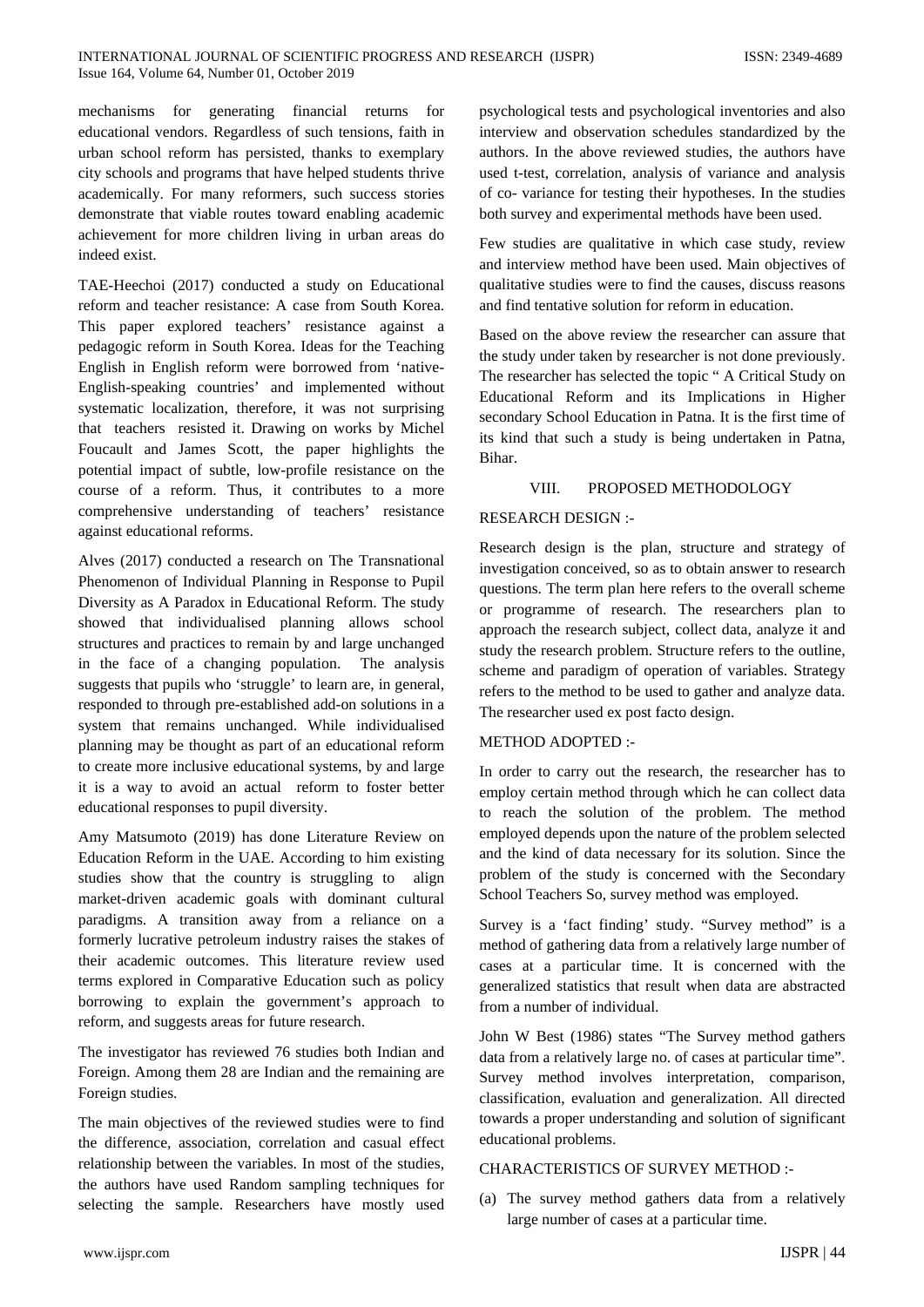- (b) It is essentially cross sectional approach.
- (c) It involves clearly defined problems & definite objectives.
- (d) It is concerned with generalized statistics of the whole population or of the sample.
- (e) It requires careful analysis & interpretation of the data gathered.
- (f) It requires logical  $&$  skilful reporting of the findings.

SIGNIFICANCE OF SURVEY METHOD :-

- (a) It determines the present trends and solves current practical problems.
- (b) It suggests the courses of future development.
- (c) It helps fashioning many tools with which we do research.
- (d) It provides background for future studies.

## LOCATION OF THE STUDY :-

The present investigation was conducted in Patna , which is the capital of Bihar. Bihar is one of the frontier states of India bordering Nepal. The area of state is 94,163 km2 which is divided into 38 districts. The total population of the state is 103,808,78 of which 5,5185,347 are males and 4,96,19,290 are females. The rate of increase in population is 25.07%. The sex ratio is 916 females per 1000 males. The literacy rate of the state is 63.82%.( Literacy in Bihar, wikipedia).

Patna city is governed by Municipal Corporation which comes under Patna Metropolitan Region. Population of Patna is 1,683,200; of which male and female are 894,158 and 789,042 respectively. Although Patna city has population of 1,683,200; its urban/ metropolitan population is 2,046,652 of which 1,087,864 are males and 958,788 are females.

In education section, total literates in Patna city are 1,264,523 of which 694,580 are males while 569,943 are females. Average literacy rate of Patna city is 84.71% of which male was 87.71 and female literacy was 87.71 and 81.33%. The sex ratio of Patna city is 882 per 1000 males. Child sex ratio of girls is 864 per 1000 boys.

#### POPULATION :-

According to Best and Kahn,(2003), "A population is any group of individual who has one or more characteristics in common that are of interest to the researcher." Population is the aggregate or totality of objects or individuals regarding which inferences are to make in a study.

The population of the present study is all the Eleventh grade students studying in the higher secondary schools run by government, private and missionary schools in Patna town.

## SAMPLE :-

John. E. Conklin, (1987),defines "A sample is a representative group of people chosen from a large population." A sample is a small proportion of a population selected for observation and analysis. The sample for the present study constitutes 400 Eleventh class students studying in higher secondary schools run by government, private and missionary schools in Patna town.

#### METHOD OF SAMPLING :-

Sampling is a process by which a relatively small number of individuals or measures of individuals, objects or events is selected & analyzed in order to find out something about the entire population, from which it was selected. It helps to reduce expenditure, save time and energy, permits measurement of greater scope, or produce greater precision and accuracy.

Sampling methods fall into two broad categories:.

- 1) Non- Probability sampling
- 2) Probability

Garrett has suggested four methods of sampling.

- 1) Random
- 2) Stratified
- 3) Incidental
- 4) Purposive

To select the sample in the present study Random sampling technique was adopted.

## RESEARCH TOOLS :-

For every type of research we need certain instrument to gather the relevant data or to explore new field. The instrument employed as the means of collection of data are called tools. For the present study the investigator has used the following tools.

- 1. A self constructed and validated Classroom Learning Environment Scale (CLES); ( Appendix 1), and
- 2. A self constructed and validated Achievement Test .

# IX. MAJOR FINDINGS

The major findings of the study are discussed below:

## PERCENTAGE ANALYSIS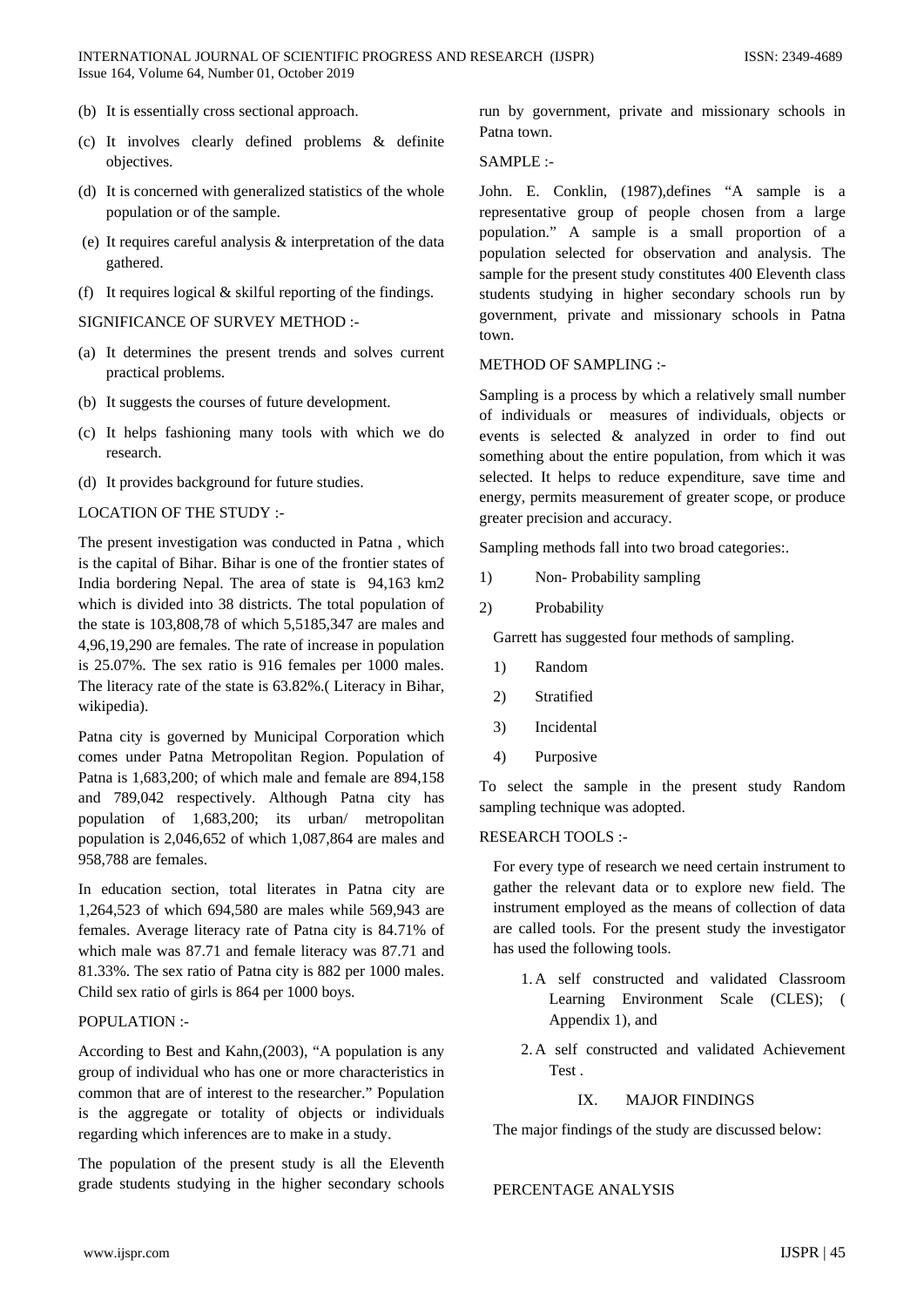- i. 10.2 % of boys have positive perception, 77.5 % have average and 12.3 % have negative perception towards the pedagogical practices and learning environment in their classroom. While among girls, 17.2 % of have positive perception , 77.5 % have average and 12.3 % have negative perception.
- ii. Among the secondary school students whose family income was less than or equal to 2 lakh, 8.6% have positive perception, 75 % have average and 16.4 % have negative perception towards the pedagogical practices and learning environment in their classroom. While among the higher secondary school students whose family income was than 2 lakh, 6.5 % of higher secondary school students have positive perception, 78.5 % have average and 15 % have negative perception.
- iii. Among the higher secondary school students, who studied in Government School 9.1% have positive perception, 71.3 % have average and 19.6 % have negative perception towards the pedagogical practices and learning environment in their classroom. While among the higher secondary school students, who studied in Private School 8.1 % of higher secondary school students have positive perception , 81.9 % have average and 10 % have negative perception.
- iv. Among the higher secondary school students, who had joint family, 4.1% have positive perception, 77.4 % have average and 11.5 % have negative perception towards the pedagogical practices and learning environment in their classroom. While among the higher secondary school students, who had nuclear family, 12.6 % of higher secondary school students have positive perception , 75.9 % have average and 11.5 % have negative perception.
- v. Among the higher secondary school students, who studied in CBSE Board
- 10.3 % have positive perception, 77.7 % have average and 12 % have negative perception towards the pedagogical practices and learning environment in their classroom. While among the higher secondary school students, who studied in BSEB Board 4 % of secondary school students have positive perception , 73 % have average and 23 % have negative perception.
- vi. 10.2 % of secondary school boys have high level of academic achievement, 77.5 % have average and 12.3 % have low level of academic achievement. While among secondary school girls, 17.2 % have high level of academic achievement, 70.5 % have average and 12.3 % have low level of academic achievement.
- vii.Among the higher secondary school students whose family income was less than or equal to 2 lakh, 8.6% have high level of academic achievement, , 75
- % have average and 16.4 % have % have average and 12.3 % have low level of academic achievement. While among the higher secondary school students whose family income was than 2 lakh, 6.5 % of secondary school students have high level of academic achievement, 78.5 % have average and 15 % have low level of academic achievement.
- viii. Among the higher secondary school students, who studied in Government School 9.1% have have high level of academic achievement, 71.3 % have average and 19.6 % have low level of academic achievement. While among the higher secondary school students, who studied in Private School 8.1 % of secondary school students have high level of academic achievement, 81.9 % have average and 10 % have low level of academic achievement.
- ix. Among the secondary school students, who had joint family, 13.4% have high level of academic achievement, 68.1 % have average and 18.5 % have low level of academic achievement. While among the higher secondary school students, who had nuclear family, 14.7 % of secondary school students have high level of academic achievement, 75.9 % have average and 11.5 % have low level of academic achievement.
- x. Among the higher secondary school students, who studied in CBSE Board 10.3 % have high level of academic achievement, 77.7 % have average and 12 % have low level of academic achievement. While among the higher secondary school students, who studied in BSEB Board 4 % of higher secondary school students have high level of academic achievement, 71 % have average and 17.6 % have low level of academic achievement.

# X. CONTRIBUTION OF THE STUDY

- i. The study will be helpful for the policy makers in making policy decisions regarding the implementation of educational policies.
- The study will help the administrators in the government to know the difficulties in the execution of educational policies in schools .
- iii. The study will be helpful for the policy makers to redefine the responsibilities of teachers regarding implementation of educational policies.
- iv. The study will be helpful in analyzing the problems in the implementation of educational policies and hence the follow up can take place.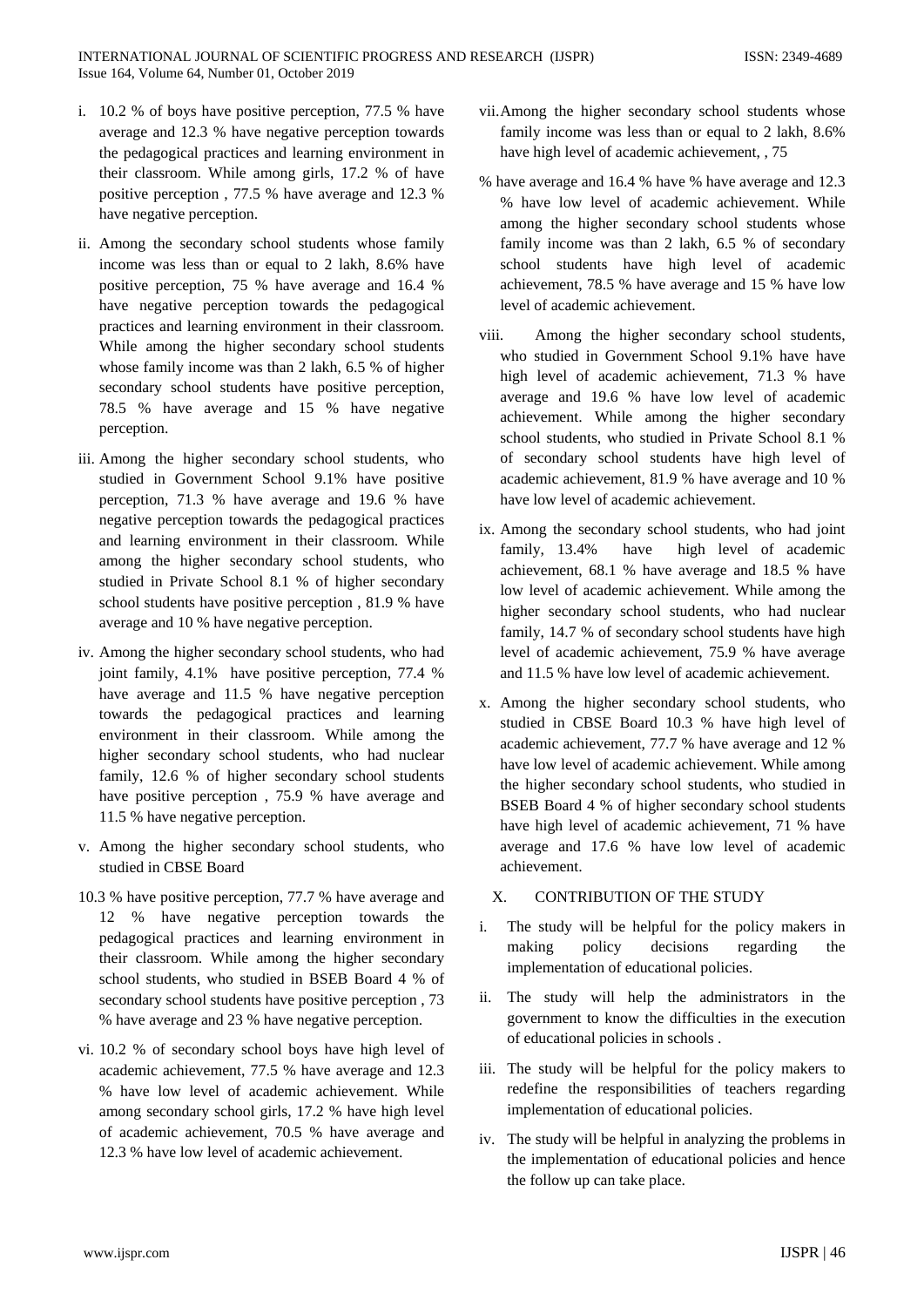- v. The study will be helpful in understanding the problems of the students in Higher Secondary Schools in Patna.
- vi. The study can help in designing of the Higher Secondary curriculum in Schools.
- vii. The study can be helpful to the researchers in their future studies.

## XI. CONCLUSION

The persistent efforts made till now in the field of education by our policymakers is significant. Proper implementation of these educational policies lead to educational reforms. Educational reforms refer to the goal of changing public education. Our government has taken up far- reaching educational reforms to improve quality and access to education. The Government of India has initiated major reforms in the education sector to improve the quality and access to education. Reforms from this point of view have taken many forms. Today we can consider educational reforms from various perspectives. An important aspect of recent educational reform efforts in India is the emphasis on changing pedagogy and as part of this on adopting innovative and more effective approaches in teaching and learning in schools. For adopting these effective approaches in teaching and learning in schools, teachers should be able to create a conducive environment in the classrooms.

The learning environment should actively engage all students and develop in them the capacity to understand themselves as learners, with the necessary strategies to be able to learn more effectively. It means learning centeredness should be the priorities of the learning organisation whether it is a school or any site of learning. Learning should not be understood as a purely cognitive activity as today's emotions and motivations are integral to its success. Assessment is essential for student learning. Students need meaningful feedback on their work while teachers need to assess progress regularly in order to adapt and personalize their teaching. Learners need to understand what is expected of them.

## SIGNIFICANCE OF THE STUDY

The role of education in development, social change, and social mobility has been recognized as a vital component in every developmental effort in a modern society. The National Policy on Education (1986) concurred with the view that education is vital for shaping the future of the society and signified it as the mainstay of all national endeavours particularly in societies, which have chosen a democratic path of development. India has paid considerable attention to education at all levels since independence. Improvement in literacy rates and enrolments at different levels of education reveals that

these efforts have been rewarded to some extent. The infrastructure for the development of education has been significantly expanded. However, the issues and problems of access, equity, quality, relevance and inclusiveness in education, especially in secondary and higher secondary education has confronted the education system of the country right from the beginning continue to haunt it even today. While increasing access is necessary, but access has to be with equity and inclusiveness. It is equally important that the issue of significantly improving the quality of what is taught and learned in our schools and colleges should receive far more attention.

Mere implementation of the educational policies and schemes are not enough. Monitoring and Evaluation is very important. For achieving the goal of Education four important factors are identified. These are Access to Education, Enrolment of children, Retention of the enrolled children and Achievement. Retention of the enrolled children and Achievement among the students will entirely depend on the pedagogical practices and learning environment in their classrooms.

For quality education it is required that the research findings in this area are highlighted so that they can draw attention. It is equally important that quality education should be accessible to all of us as we cannot envisage the proper development of society. This study will be very helpful to the politicians, bureaucrats, policy makers, researchers, teachers and all others who are concerned with the mission to minimise dropout rates and to ensure quality education is accessible to all.

## DISCUSSION OF THE RESULTS

- i. It was found that there is significant difference in the perception towards the pedagogical practices and learning environment in the classrooms of higher secondary school students with respect to gender. While comparing the means, Mean of boys (26.4) is greater than girls ( 22.7). Hence Boys have more favourable perception towards the pedagogical practices and learning environment in the classroom than girls.
- ii. It was found that there is significant difference in the perception towards the pedagogical practices and learning environment in the classrooms of higher secondary school students with respect to Family annual income. While comparing the means it is found that, Mean of students whose Family annual income was less than 2 lacs (29.43) is more than the mean of students whose Family annual income was 2 lacs or more than that (24.6). Hence students whose Family annual income was less than 2 lacs have more favourable perception towards the pedagogical practices and learning environment in the classroom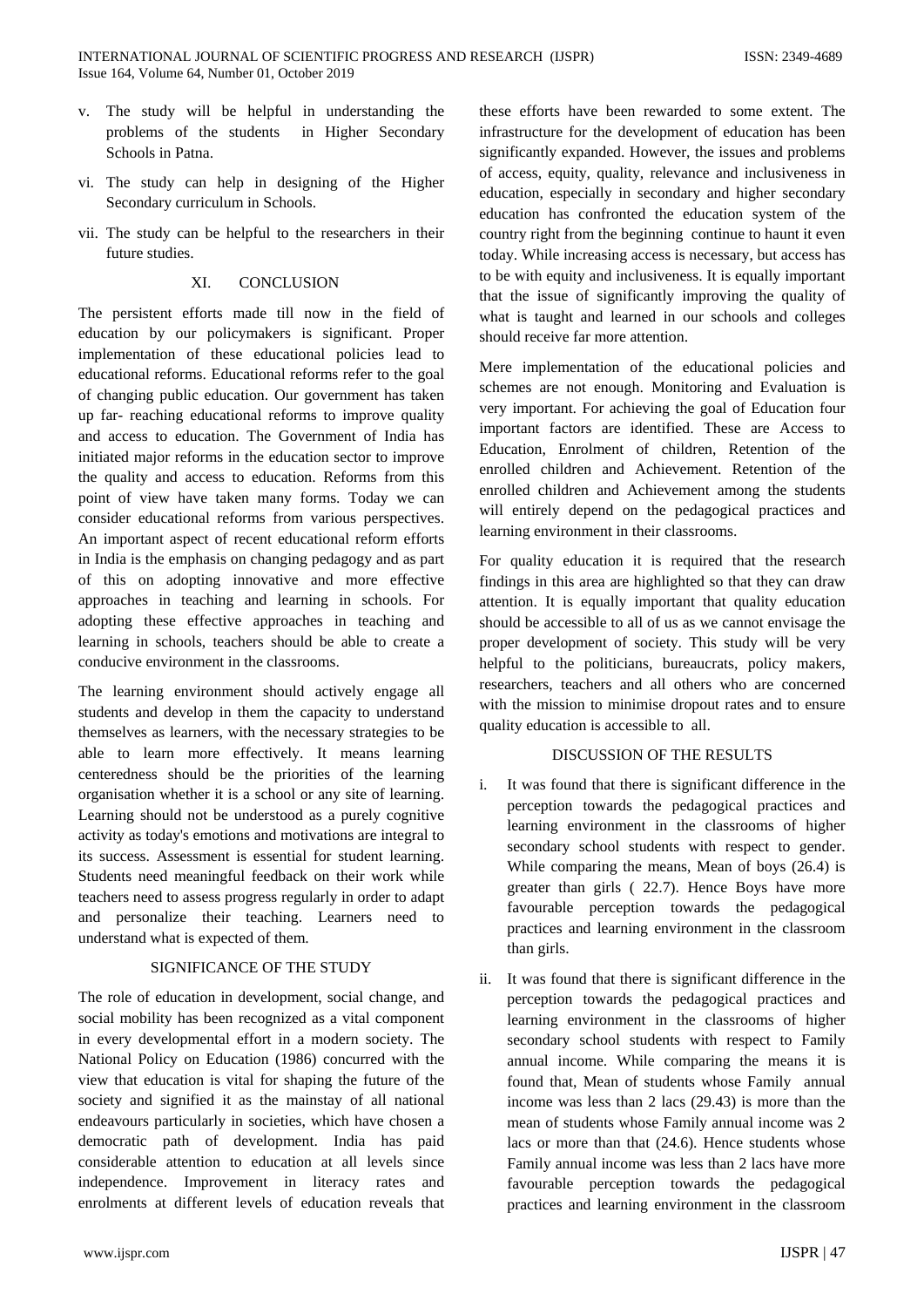than students whose Family annual income was 2 lacs or more than that.

- iii. It was found that there is significant difference in the perception towards the pedagogical practices and learning environment in the classrooms of higher secondary school students with respect to School type. While comparing the means it is found that, government school students have low mean than the private students , hence private school students have more favourable perception than the government students.
- iv. It was found that there is no significant difference in the perception towards the pedagogical practices and learning environment in the classrooms of higher secondary school students with respect to Family type. While comparing the means it is found that, Nuclear Family school students have high mean than the Joint Family students , hence Nuclear Family school students have more favourable perception than the Joint Family students.
- v. It was found that there is significant difference in the perception towards the pedagogical practices and learning environment in the classrooms of higher secondary school students with respect to School Board type. While comparing the means it is found that, CBSE school students have high mean than the BSEB students , hence CBSE school students have more favourable perception than the BSEB students.
- vi. It was found that there is significant difference between male and female higher secondary school students in their academic achievement. While comparing the means it is found that, boys have high mean than the girls, hence boys are better than the girls in their academic achievement
- vii. It was found that there is significant difference in higher secondary school students in their academic achievement on the basis of their Annual family income. While comparing the means, it is found that, students with higher family income have high mean than the students with lower family income , hence students with higher family income are better than the students with lower family income in their academic achievement
- viii. It was found that there is significant difference in higher secondary school students in their academic achievement on the basis of their School type. While comparing the means it is found that, government school students have low mean than the private students , hence private school students are better than the government students income in their academic achievement.
- ix. It was found that there is no significant difference in higher secondary school students in their academic achievement on the basis of their Family type.
- x. It was found that there is significant difference in higher secondary school students in their academic achievement on the basis of their School Board. While comparing the means it is found that, , students of CBSE Board have higher mean than the students of BSEB Board, hence CBSE students are better than the BSEB students in their academic achievement
- xi. It was found that there is no significant relationship between perception towards the pedagogical practices and learning environment and academic achievement in higher secondary school students.
- xii. It was found that there is no significant relationship between perception towards the pedagogical practices and learning environment and academic achievement in higher secondary school students.
- xiii. It was found that there is significant relationship between perception towards the pedagogical practices and learning environment in their classrooms and academic achievement in female higher secondary school students.
- xiv. It was found that there is no significant relationship between perception towards the pedagogical practices and learning environment in their classrooms and academic achievement in government higher secondary school students.
- xv. It was found that there is no significant relationship between perception towards the pedagogical practices and learning environment in their classrooms and academic achievement in private higher secondary school students.
- xvi. It was found that there is no significant relationship between perception towards the pedagogical practices and learning environment in their classrooms and academic achievement in joint family higher secondary school students.
- xvii. It was found that there is no significant relationship between perception towards the pedagogical practices and learning environment and academic achievement in higher secondary school students.

#### **REFERENCES**

- [1] Adams, P., & O'Neill, J. (2010). Heeding parents in educational reform. New Zealand Journal of Teachers' Work, 7(1), 1-2.
- [2] Aggarwal, J.C. (2004). Development of Education System in India. Vikas Publishing House Pvt. Ltd., New Delhi.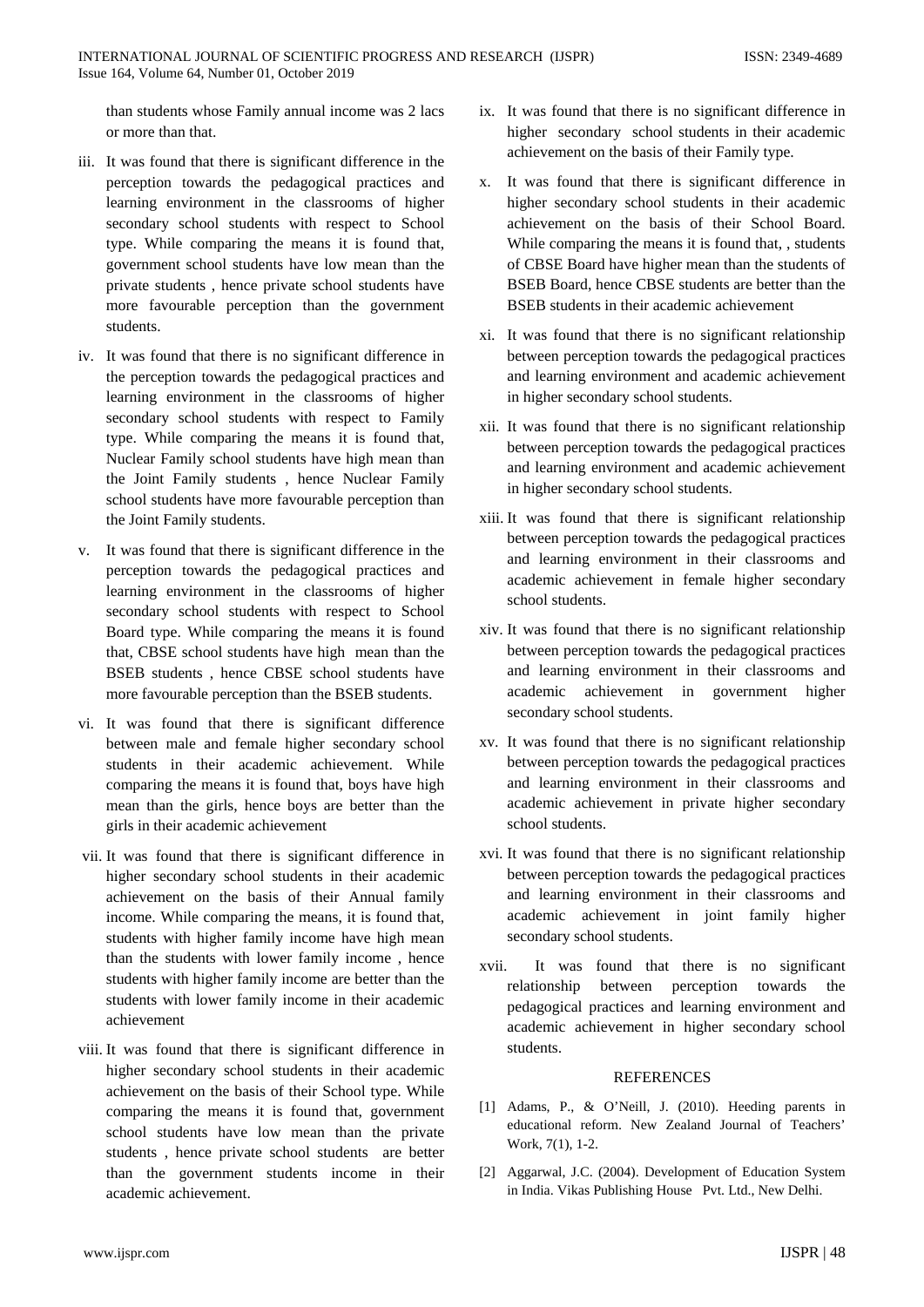- [3] Aggarwal, J.C. (2007). Educational Policy in India: 1992 and Review 2000 and 2005. Vikas Publishing House Pvt. Ltd., New Delhi.
- [4] Ahuja, R. (2011). Research Methods. Rawat Publications.
- [5] Ak it, N. (2007). Educational reform in Turkey. International Journal of Educational Development, 27 (2), 129–137.
- [6] Anyon, J. (1995). Race, social class, and educational reform in an inner city school. Teachers College Record, 97, 69– 94.
- [7] Asif, F. (2013). Prospective teachers' beliefs about concepts of teaching and learning.
- [8] International Journal of Academic Research and Reflection, 1 (1), 41-51.
- [9] ASER. (2014). Annual Status Of Education Report. Retrieved on 12.10.15. from http://img.asercentre.org/docs/Publications/ASER%20Repo rts/ASER%202014/National%20PPTs/aser2014indiaenglish .pdf
- [10] Azizi, N. (2012).Educational Policy Makers' Views on Secondary Education Relevance to the World of Work in Iran: A Critical Reflection on 1990s Educational Reform. International Journal of Social Science & Interdisciplinary Research 1 (8), August 2012, ISSN 2277 3630 on 2.4.19 . Retrieved from the state of  $\sim$ https://www.academia.edu/24476039/Educational\_Policy\_ Makers\_Views\_on\_Secondary\_Education\_Relevance\_to\_th e\_World\_of\_Work\_in\_Iran\_A\_Critical\_Reflection\_on\_199 0s\_Educational\_Reform IRJC
- [11] Best, J. W. and Kahn, J.V. (2006). Research in Education (9th ed.).New Delhi : Prentice Hall of India Private Limited.
- [12] Bocchio, M. C., Grinberg ,S. , & Villagran, C. (2016) Reception and enactment of the compulsory secondary education reform. Stephen Ball's contributions to the study of educational policies in schools of Santa Cruz province, Argentina.
- [13] Archivos Analíticos de Políticas Educativas, 24(9). Retrieved from the state of  $\sim$ https://www.academia.edu/38436916/Reception\_and\_enact ment\_of\_the\_compulsory\_secondary\_education\_reform.\_St ephen\_Ball\_s\_contributions\_to\_the\_study\_of\_educational\_ policies\_in\_schools\_of\_Santa\_Cruz\_province\_Argentina on 7.4.19
- [14] Brinkmann, S. (2018). Teachers' beliefs and educational reform in India: from 'learner-centred' to 'learning-centred' education. Comparative Education. 1-21. 10.1080/03050068.2018.1541661. Retrieved from https://www.researchgate.net/publication/328708237\_Teach ers'\_beliefs\_and\_educational\_reform\_in\_India\_from\_'learne r- centred'\_to\_'learning- centred'\_education retrieved on 5.4.19
- [15] Brisset, N.O. M. (2013). Reading Conformity, Resistance, And Hybridity In Jamaica's Educational Policy Reform Approaches.. Retrieved from

https://www.academia.edu/31884756/Reading\_conformity\_ resistance\_and\_hybridity\_in\_Jamaicas\_educational\_policy\_ reform\_approaches retrieved on 2.4.19

- [16] British Council. English in Education. Bihar Profile. Retrieved from the state of  $\sim$ https://www.britishcouncil.org/sites/default/files/bihar\_educ ation\_summary\_report.
- [17] Burrola, M., Vera J. (2013) Study about ICT skills in Junior High School Teachers under Mexico's educational reform. International Journal of Psychological Research. 6 (2): 59- 70
- [18] Carol,W., Sachiko, J., Kacey, J., & Richard, L. (2014). Making Math Count: Tribal College Leadership in Education Reform on the Northern Cheyenne Reservation. American Indian Culture and Research Journal: 2014, 3(3), pp. 107-134.
- [19] Chauhan, S. S. (2010). Advanced Educational Psychology. 7th edition. Vikas Publishing House Pvt. Ltd.
- [20] Chiangkul, W. (1998). The Crisis and Chance for Education Reform and Thai Society.
- [21] Office of the National Education Commission, Bangkok.
- [22] Choi, T. (2017). Educational reform and teacher resistance : A case from South Korea. https://www.academia.edu/31975575/Choi\_2017\_March\_E ducational\_reform\_and\_teacher\_resistance\_A\_case\_from\_S outh\_Korea retrieved on 28.3.19
- [23] Clarke, P. (2003). Culture and Classroom Reform: the case of the District Primary Education Project, India. http://birbhum.gov.in/DPSC/reference/1.PDF ISSN 0305- 0068 print; ISSN 1360-0486 online/03/010027-18 2003 Taylor & Francis Ltd DOI: 10.1080/0305006032000044922 retrieved on 5.4.19
- [24] CSSC.(2007) Report of Common School System Commission. Govt. of Bihar. Retrieved on from http://www.educationforallinindia.com/CSSReport.pdf
- [25] DeMitchell, T.A. , & Barton, R.M. (1996).Collective Bargaining and its Impact on Local Educational Reform Efforts.Educational Policy, 1996, 10(3), 366-378.
- [26] Deresh, K. & Pratap, B. (2004). Indian Higher Education Reforms: From Half Backed Socialism to Half - Backed capitalism, Working Paper No 108. September, CID Centre for International Development at Harvard University.
- [27] Diego, O. B. The Non Considered Points of the Educational Reform. Retrieved from from https://www.academia.edu/30202860/The\_non considered\_points\_of\_the\_Educational\_Reform.
- [28] Donald, C.C. (2012) Placements in global health masters' programmers: what is the student experience?.Oxford University Press. U.K.
- [29] Dongre, A. (2015). Education Reform and Frontline Administrators :A Case Study From Bihar -1. Retrieved from https://www.ideasforindia.in/topics/humandevelopment/education-reform-and-frontlineadministrators-a-case-study-from- bihar-i.html on 8.4.19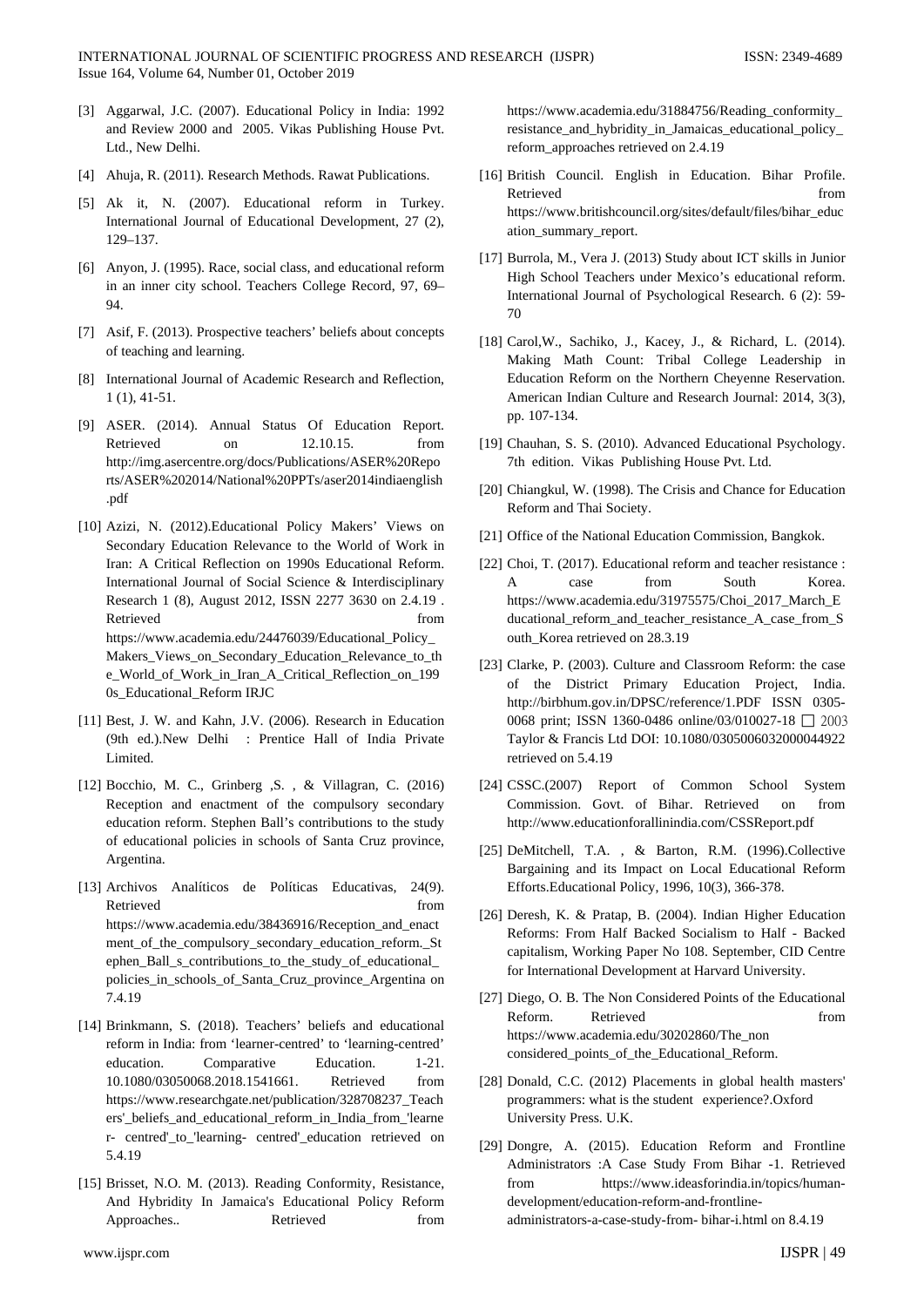- [30] Fox, S. J.: The Need for Indian Education Reform. Retrieved from http://www2.nau.edu/~jar/HOE/HOE2.pdf on 8.4.19
- [31] Fullan, M. (2001). The new meaning of educational change (3rd ed.). New York: Teachers College Press.
- [32] Garrett, H. E. (2014). Statistics in Psychology and Education. 6th edition. Paragon International Publishers. New Delhi.
- [33] Healey, H., & De Stefano, J. (1997). Education reform support: A framework for scaling up school reform. Denver, CO: Research Triangle Institute. Retrieved from http://www.rti.org/publications/abstract.cfm?pubid=1370 (January, 2013).retrieved on 2.4.19
- [34] Huang, F. (2004) Curriculum reform in contemporary China: seven goals and six strategies. Journal of Curriculum Studies, 36 (1), 101-115.
- [35] ICEF Monitor. (2014). Landslide Election Win in India Ushers in Education Reforms.Retrieved from http://monitor.icef.com/2014/07/landslide-election-win-inindia-ushers-in-education-reforms/ retrieved on 8.4.19
- [36] Iliadou-Tachou S. (2005). The educational reform in the american college of "merzefounta" in pontos." Subjects of History of Education. Athens: Greek Society of History of Education, v. 5, p. 23-47.
- [37] Jacob, M.A. (2016). Impact of the right to Education Act 2009. Janaki Prakashan. Patna
- [38] John W. B. and Kahn, J. V. (2011). Research in Education. 10th edition. PHI Learning Pvt. Ltd. New Delhi
- [39]Joshi, A. (2007). National Agenda for Education. Kireet Joshi Archives. Retrieved on 12.08.15 from http://www.kireetjoshiarchives.com/education/nationalagenda-education/
- [40] Kaor, I. and Verma, L.K. (2015). Attitude of Teachers Towards the Success of Sarv Shiksha Abhiyan and Mid Day Meal Scheme. Indian Journal of Applied Research. 5(10). Retrieved on 12.04.16 from
- [41] http://www.worldwidejournals.com/ijar/file.php?val=Octob er\_2015\_1444106845
- [42] Kakkar, K. & Dash, M. (2011). A demand of value based higher education system in India: A comparative study. Journal of Public Administration and Policy Research. 3. 156-171.
- [43] Kapur, D. & Elizabeth, J. P. (2015). Higher Education Reform in China and India: The Role of the State. Havard-Yenching Institute Working Paper . Retrieved from https://dash.harvard.edu/bitstream/handle/1/14005052/Kapu r%20and%20Perry\_Higher%20Education%20Reform%20i n%20China%20and%20India.pdf?seque nce=1 retrieved on 4.4.19
- [44] Kapur, D. & Pratap, B. M. (2004). Indian Higher Education Reform: From Half-Baked Socialism to Half-Baked Capitalism. Retrieved from

https://casi.sas.upenn.edu/sites/default/files/uploads/half%2 0baked.pdf retrieved on 5.4.19

- [45] Kerlinger, F.N. (1973). Foundations of Behavioural Research. Second Edition, Holt, Rinehart and Winston inc.
- [46] Kochhar, S. K. (2008). Educational and Vocational Guidance in Secondary Schools.
- [47] Sterling Publishers Pvt. Ltd. New Delhi.
- [48] Koul, L. (2006). Methodology of Educational Research. Vikash Publishing Housing Pvt. Ltd., New Delhi.
- [49] Koul, L. (2011). Methodology of Educational Research. 4th edition. Vikas Publishing House Pvt. Ltd.
- [50] Kumar, D. S. (2012). Recent reforms in education in india achievements and unfinished tasks. International Journal of Social Science & Interdisciplinary Research Vol.1 Issue 8, August 2012, ISSN 2277 3630 . Retrieved from https://www.bartleby.com/essay/Educational-Reforms-in-India-PK5SQZE36YZA on 7.4.19
- [51] Kumar, D.S. ( 2012). Recent Reforms In Education In India – Achievements And Unfinished Tasks. Retrieved from http://indianresearchjournals.com/pdf/IJSSIR/2012/August/ 8.pdf retrieved on 8.4.19
- [52] Kumar, D.S. (2012). Recent Reforms In Education In India – Achievements And Unfinished Tasks IRJC International Journal of Social Science & Interdisciplinary Research, 1(8), August 2012, ISSN 2277 3630 . Retrieved from http://indianresearchjournals.com/pdf/IJSSIR/2012/August/ 8.pdf retrieved on 3.4.19
- [53] Kysa, N. (2016). Competing Paradigms of Educational Justice: Parent Organizing for Educational Equity in a Neoliberal Reform Context, Equity & Excellence in Education, 49:2, 202-214, DOI: 10.1080/10665684.2016.1144832
- [54] Lefkios, N. (2012): Emotional intelligence and educational reform, Educational Review, DOI:10.1080/00131911.2011.648171
- [55] Lewis, A. C., & Henderson, A. T. (1997). Urgent message: Families crucial to school reform, Washington, DC: Center for Law and Education.
- [56] Mangal, S. K. (2005). Advanced Educational Technology. 2nd Edition. Prentice Hall of India Pvt. Ltd.
- [57] Mangal, S. K. (2010). Essentials of Educational Psychology. PHI Learning Pvt. Ltd.
- [58] New Delhi.
- [59] Mangal, S. K. (2014). Advanced Educational Psychology. 2nd edition. PHI Learning Pvt.
- [60] Ltd. New Delhi.
- [61] Margolis, J., & Nagel, L. (2006). Education reform and the role of administrators in mediating teacher stress. Teacher Education Quarterly, 33(4), 143-159.
- [62] Retrieved from: